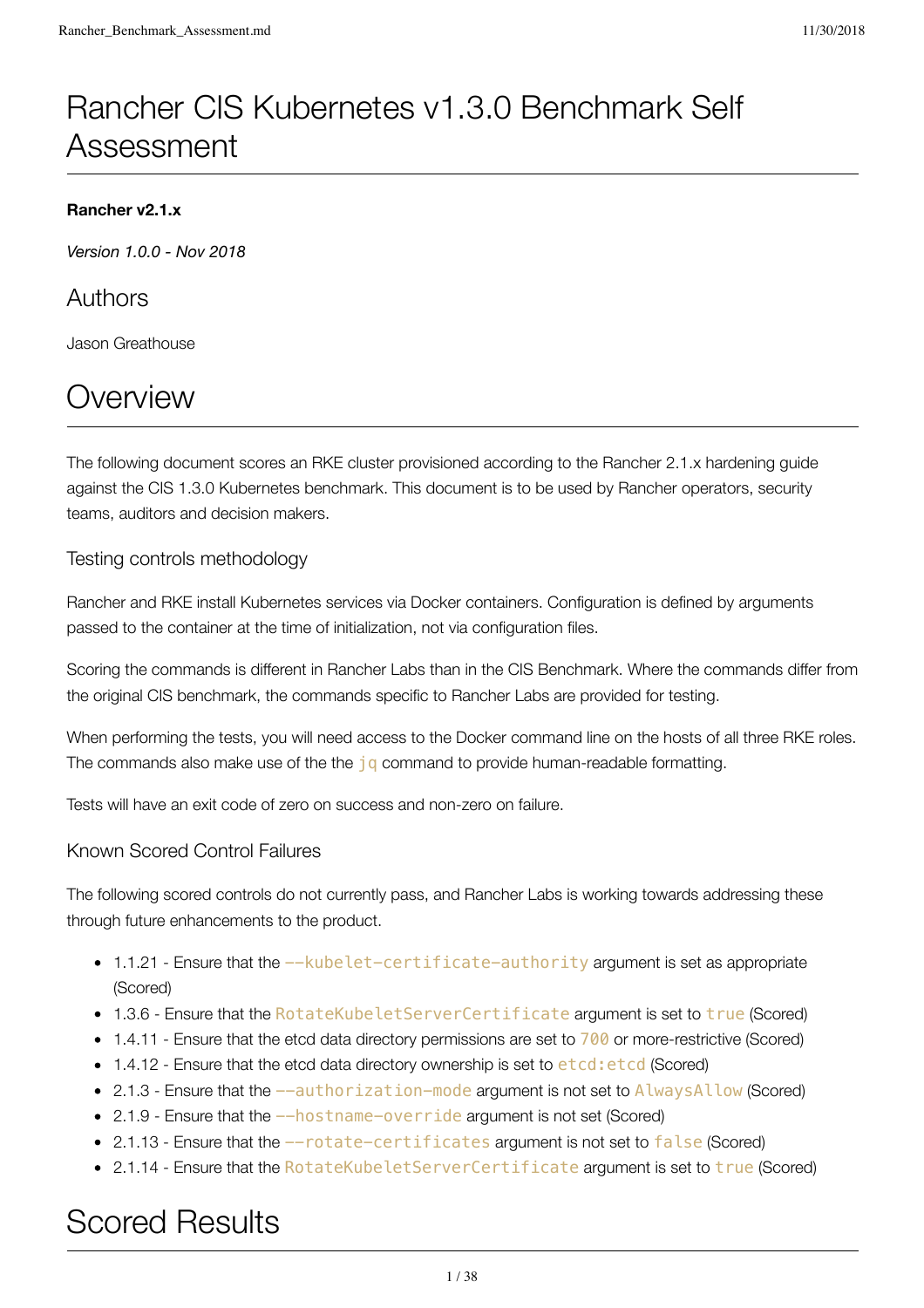# 1 - Master Node Security Configuration

# 1.1 - API Server

1.1.1 - Ensure that the  $-$ -anonymous-auth argument is set to false (Scored)

# **Audit**

```
docker inspect kube-apiserver | jq -e '.[0].Args[] | match("--anonymous-
auth=false").string'
```
**Returned Value:** --anonymous-auth=false

#### **Result:** Pass

1.1.2 - Ensure that the  $-$ basic-auth-file argument is not set (Scored)

#### **Audit**

```
docker inspect kube-apiserver | jq -e '.[0].Args[] | match("--basic-auth-
file=.*").string'
```
# **Returned Value:** null

## **Result:** Pass

1.1.3 - Ensure that the  $-$ insecure-allow-any-token argument is not set (Scored)

# **Audit**

```
docker inspect kube-apiserver | jq -e '.[0].Args[] | match("--insecure-
allow-any-token").string'
```
# **Returned Value:** null

# **Result:** Pass

```
1.1.4 - Ensure that the --kubelet-https argument is set to true (Scored)
```

```
docker inspect kube-apiserver | jq -e '.[0].Args[] | match("--kubelet-
https=false").string'
```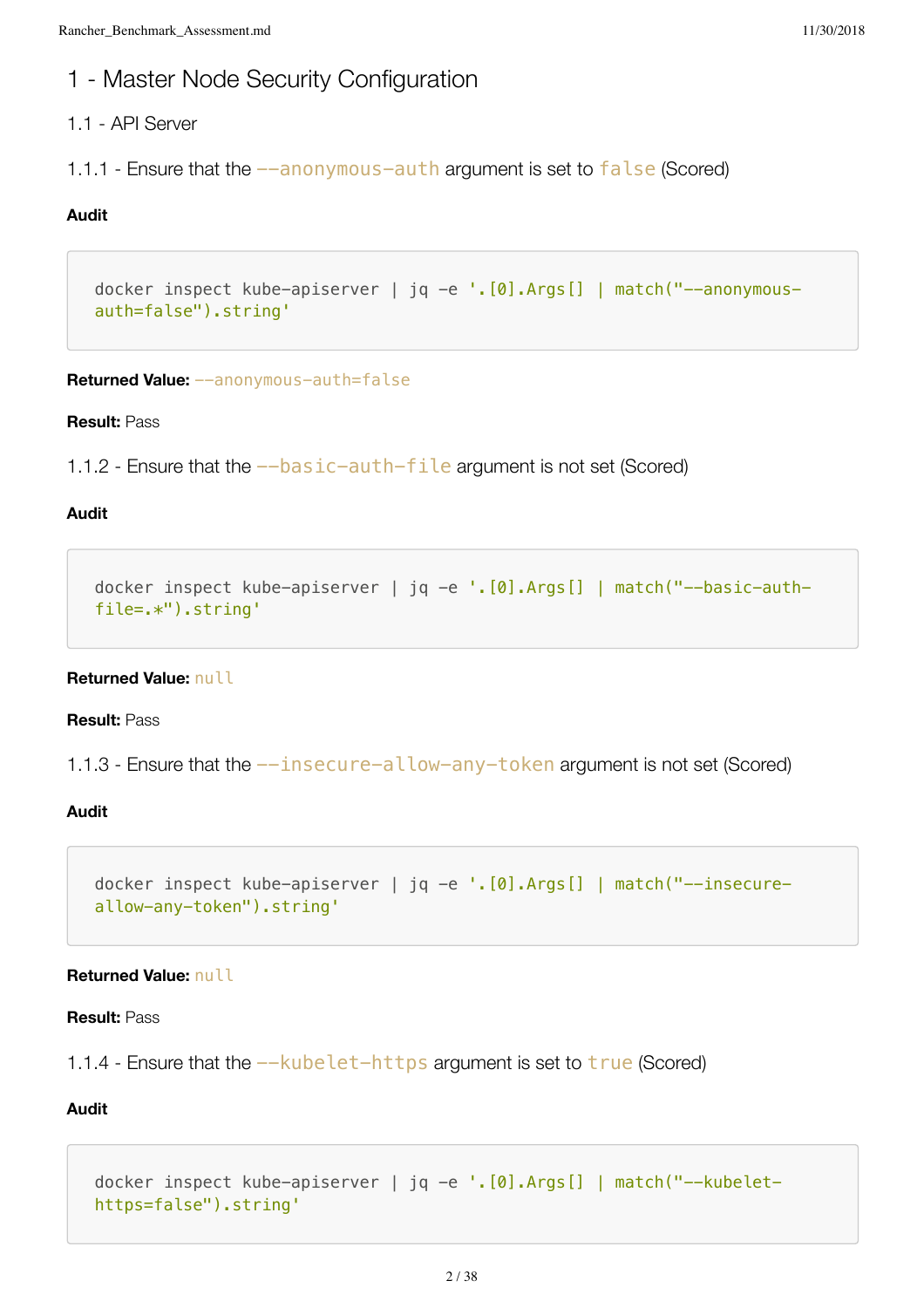#### **Returned Value:** null

## **Result:** Pass

1.1.5 - Ensure that the --insecure-bind-address argument is not set (Scored)

# **Notes**

```
Flag not set or --insecure-bind-address=127.0.0.1. RKE sets this flag to --insecure-bind-
address=127.0.0.1
```
# **Audit**

```
docker inspect kube-apiserver | jq -e '.[0].Args[] | match("--insecure-
bind-address=(?\: (?\: 127\\\.0\\.\0\\.\0\\.\) +")'
```
#### **Returned Value:** null

# **Result:** Pass

```
1.1.6 - Ensure that the -\text{insecure}-port argument is set to 0 (Scored)
```
# **Audit**

```
docker inspect kube-apiserver | jq -e '.[0].Args[] | match("--insecure-
port=0").string'
```
**Returned Value:** --insecure-port=0

# **Result:** Pass

1.1.7 - Ensure that the  $-$ -secure-port argument is not set to  $\theta$  (Scored)

# **Audit**

```
docker inspect kube-apiserver | jq -e '.[0].Args[] | match("--secure-
port=6443").string'
```
**Returned Value:** --secure-port=6443

#### **Result:** Pass

1.1.8 - Ensure that the  $-\text{profiting}$  argument is set to  $\text{false}$  (Scored)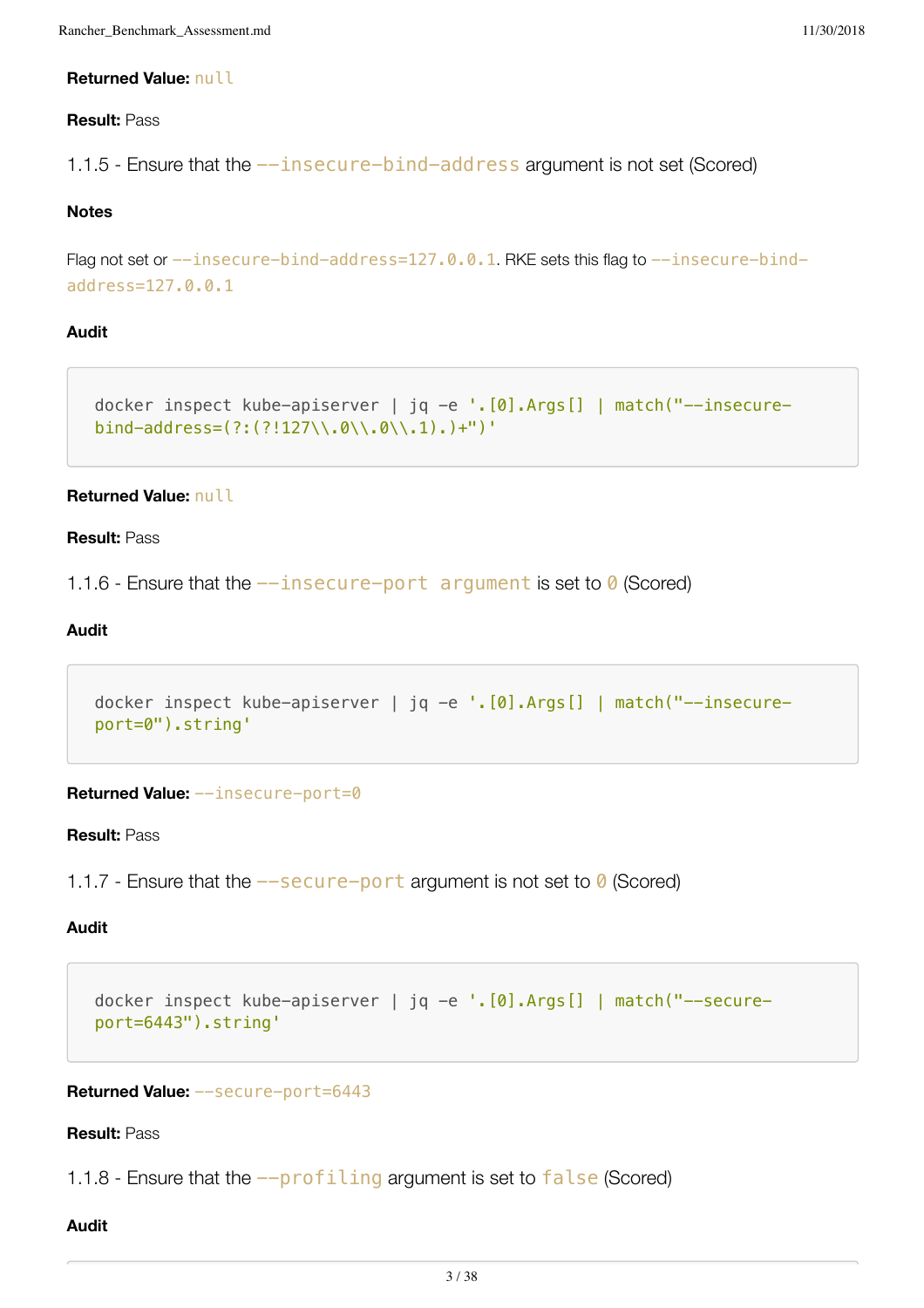```
docker inspect kube-apiserver | jq -e '.[0].Args[] | match("--
profiling=false").string'
```
**Returned Value:** --profiling=false

**Result:** Pass

1.1.9 - Ensure that the  $-$ -repair-malformed-updates argument is set to false (Scored)

# **Audit**

```
docker inspect kube-apiserver | jq -e '.[0].Args[] | match("--repair-
malformed-updates=false").string'
```
**Returned Value:** --repair-malformed-updates=false

#### **Result:** Pass

1.1.10 - Ensure that the admission control plugin AlwaysAdmit is not set (Scored)

# **Audit**

```
docker inspect kube-apiserver | jq -e '.[0].Args[] | match("--enable-
admission-plugins=.*(AlwaysAdmit).*").captures[].string'
```
# **Returned Value:** null

# **Result:** Pass

1.1.11 - Ensure that the admission control plugin AlwaysPullImages is set (Scored)

# **Audit**

```
docker inspect kube-apiserver | jq -e '.[0].Args[] | match("--enable-
admission-plugins=.*(AlwaysPullImages).*").captures[].string'
```
#### **Returned Value:** AlwaysPullImages

# **Result:** Pass

1.1.12 - Ensure that the admission control plugin **DenyEscalatingExec** is set (Scored)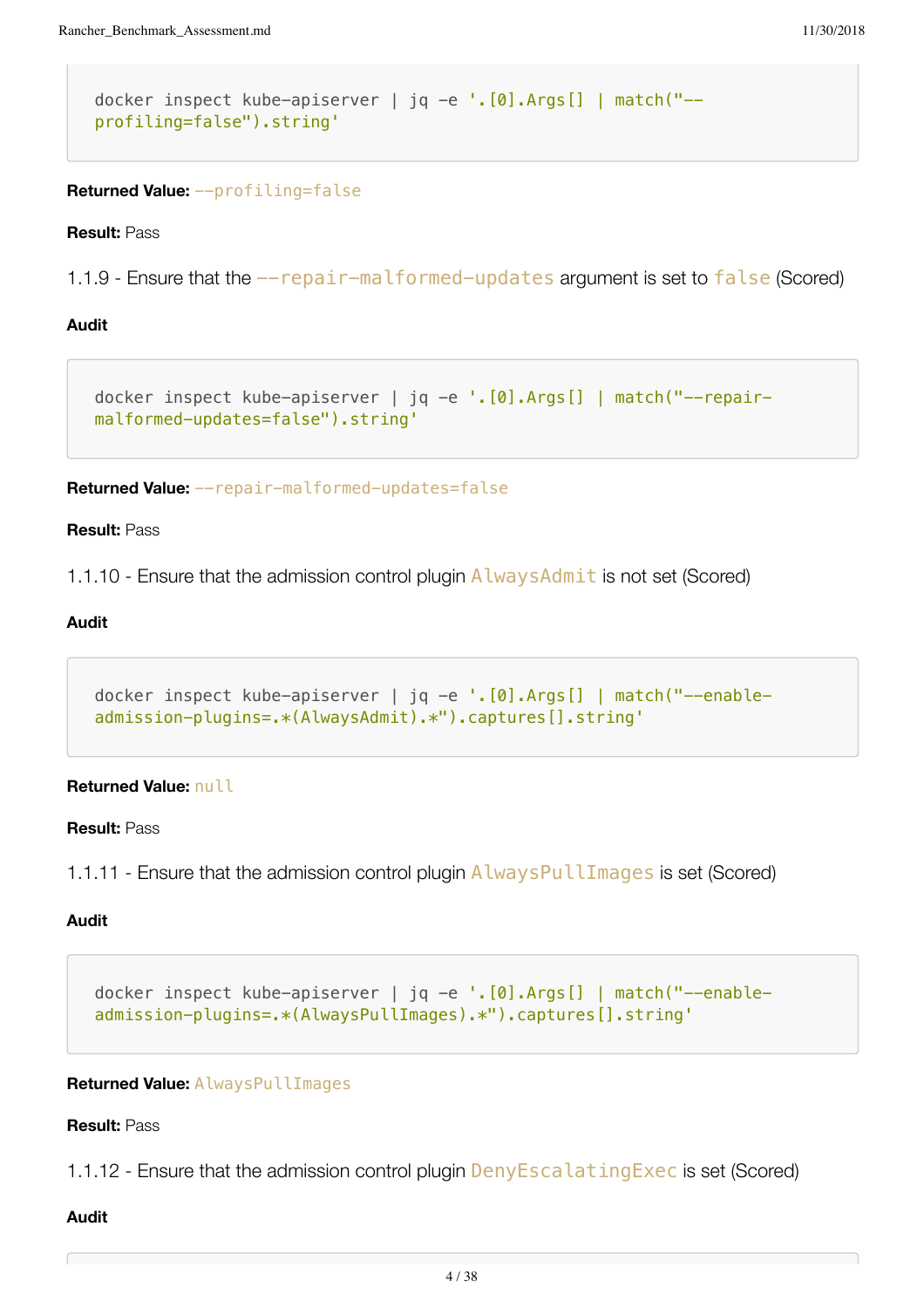```
docker inspect kube-apiserver | jq -e '.[0].Args[] | match("--enable-
admission-plugins=.*(DenyEscalatingExec).*").captures[].string'
```
# **Returned Value:** DenyEscalatingExec

#### **Result:** Pass

1.1.13 - Ensure that the admission control plugin SecurityContextDeny is set (Scored)

### **Notes**

This control may be out of date. This **SHOULD NOT** be set if you are using PodSecurityPolicy (PSP). From the Kubernetes 1.11 documentation:

This should be enabled if a cluster doesn't utilize pod security policies to restrict the set of values a security context can take.

Several system services (such as nginx-ingress) utilize SecurityContext to switch users and assign capabilities. These exceptions to the general principle of not allowing privilege or capabilities can be managed with PSP.

# **Audit**

```
docker inspect kube-apiserver | jq -e '. [0]. Args[] | match("--enable-
admission-plugins=.*(SecurityContextDeny).*").captures[].string'
```
#### **Returned Value:** null

**Result:** Document

1.1.14 - Ensure that the admission control plugin NamespaceLifecycle is set (Scored)

#### **Audit**

docker inspect kube-apiserver | jq -e '.[0].Args[] | match("--enableadmission-plugins=.\*(NamespaceLifecycle).\*").captures[].string'

#### **Returned Value:** NamespaceLifecycle

#### **Result:** Pass

1.1.15 - Ensure that the  $-$ -audit-log-path argument is set as appropriate (Scored)

#### **Notes**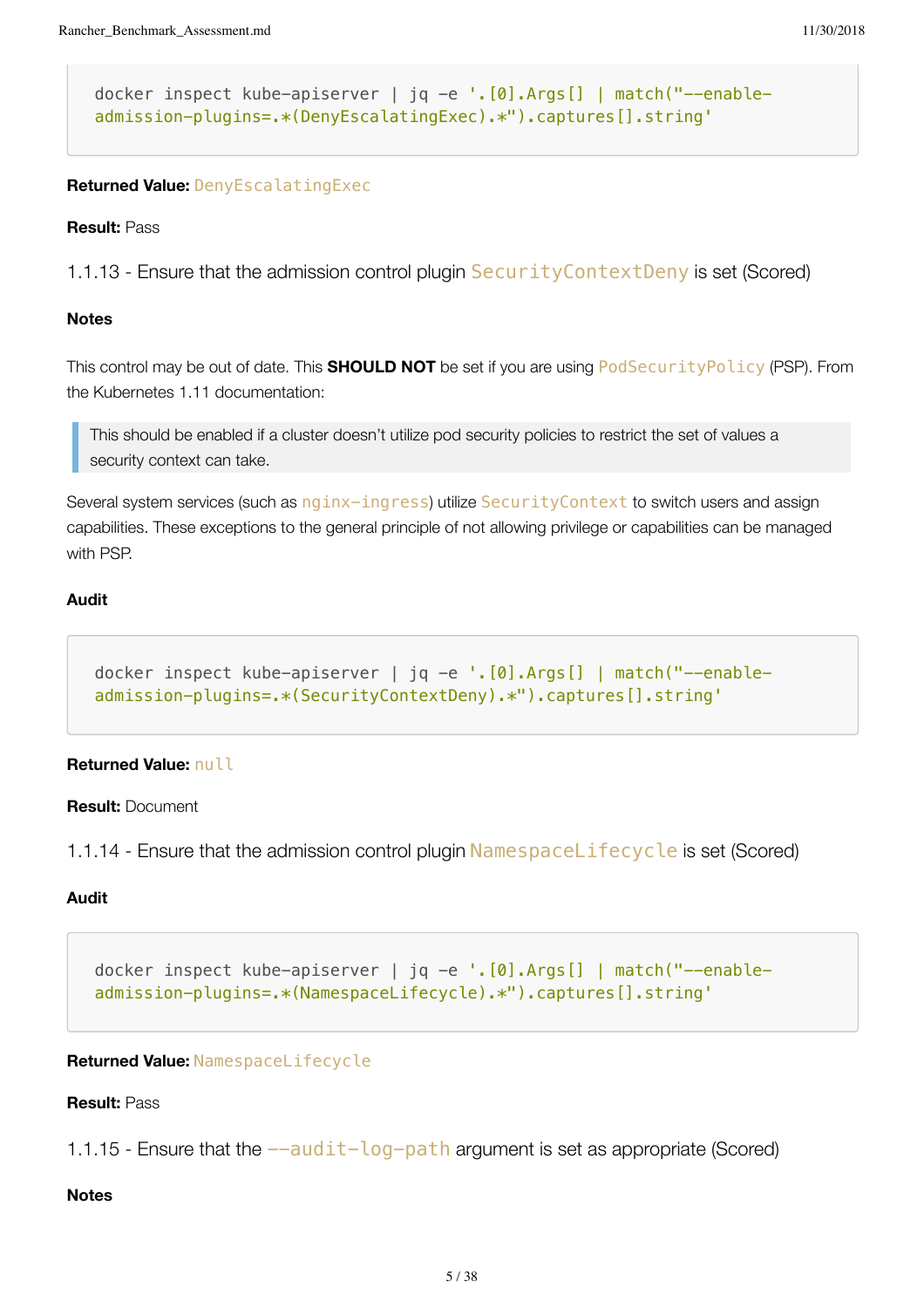This path is the path inside of the container. It's combined with the RKE cluster. yml extra-binds: option to map the audit log to the host filesystem.

Audit logs should be collected and shipped off-system to guarantee their integrity.

#### **Audit**

```
docker inspect kube-apiserver | jq -e '.[0].Args[] | match("--audit-log-
path=/var/log/kube-audit/audit-log.json").string'
```

```
Returned Value: --audit-log-log=/var/log/kube-audit/audit-log.json
```
### **Result:** Pass

1.1.16 - Ensure that the  $-\alpha$ udit-log-maxage argument is set to 30 or as appropriate (Scored)

#### **Notes**

Audit logs should be collected and shipped off-system to guarantee their integrity. Rancher Labs recommends setting this argument to a low value to prevent audit logs from filling the local disk.

#### **Audit**

```
docker inspect kube-apiserver | jq -e '.[0].Args[] | match("--audit-log-
maxage=\\d+").string'
```
**Returned Value:** --audit-log-maxage=5

#### **Result:** Pass

1.1.17 - Ensure that the  $-\alpha$ udit-log-maxbackup argument is set to  $10$  or as appropriate (Scored)

#### **Notes**

Audit logs should be collected and shipped off-system to guarantee their integrity. Rancher Labs recommends setting this argument to a low value to prevent audit logs from filling the local disk.

```
docker inspect kube-apiserver | jq -e '.[0].Args[] | match("--audit-log-
maxbackup=\\d+").string'
```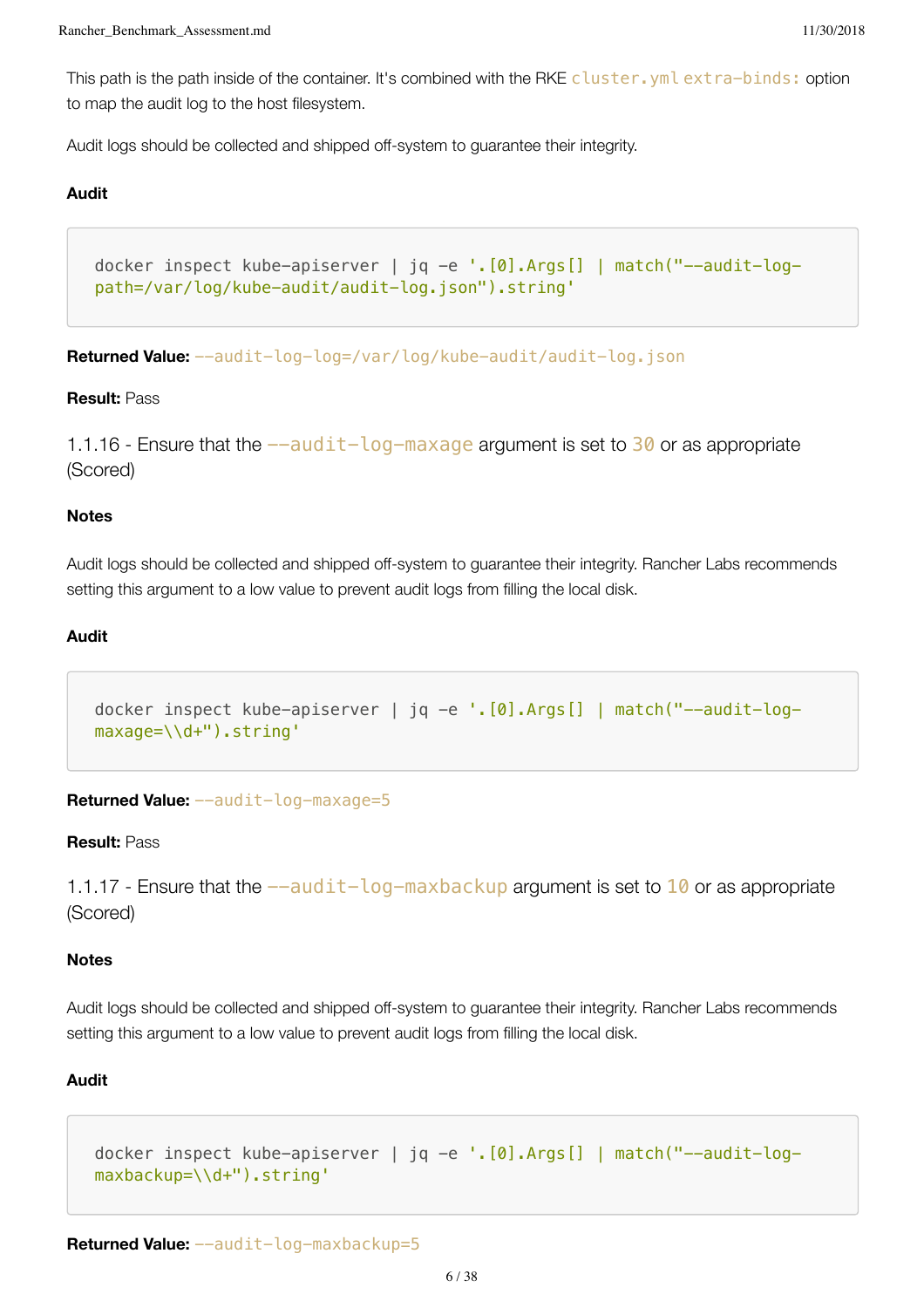# **Result:** Pass

1.1.18 - Ensure that the  $-\alpha$ udit-log-maxsize argument is set to  $100$  or as appropriate (Scored)

# **Notes**

Audit logs should be collected and shipped off-system to guarantee their integrity.

# **Audit**

```
docker inspect kube-apiserver | jq -e '.[0].Args[] | match("--audit-log-
maxsize=\\d+").string'
```

```
Returned Value: --audit-log-maxsize=100
```
# **Result:** Pass

1.1.19 - Ensure that the  $-$ -authorization-mode argument is not set to AlwaysAllow (Scored)

# **Audit**

```
docker inspect kube-apiserver | jq -e '.[0].Args[] | match("--
authorization-mode=(Node|RBAC|,)+").string'
```
**Returned Value:** --authorization-mode=Node,RBAC

## **Result:** Pass

1.1.20 - Ensure that the  $-\text{token}-\text{auth}-\text{file}$  parameter is not set (Scored)

# **Audit**

```
docker inspect kube-apiserver | jq -e '.[0].Args[] | match("--token-auth-
file=.*").string'
```
# **Returned Value:** null

# **Result:** Pass

1.1.21 - Ensure that the --kubelet-certificate-authority argument is set as appropriate (Scored)

# **Notes**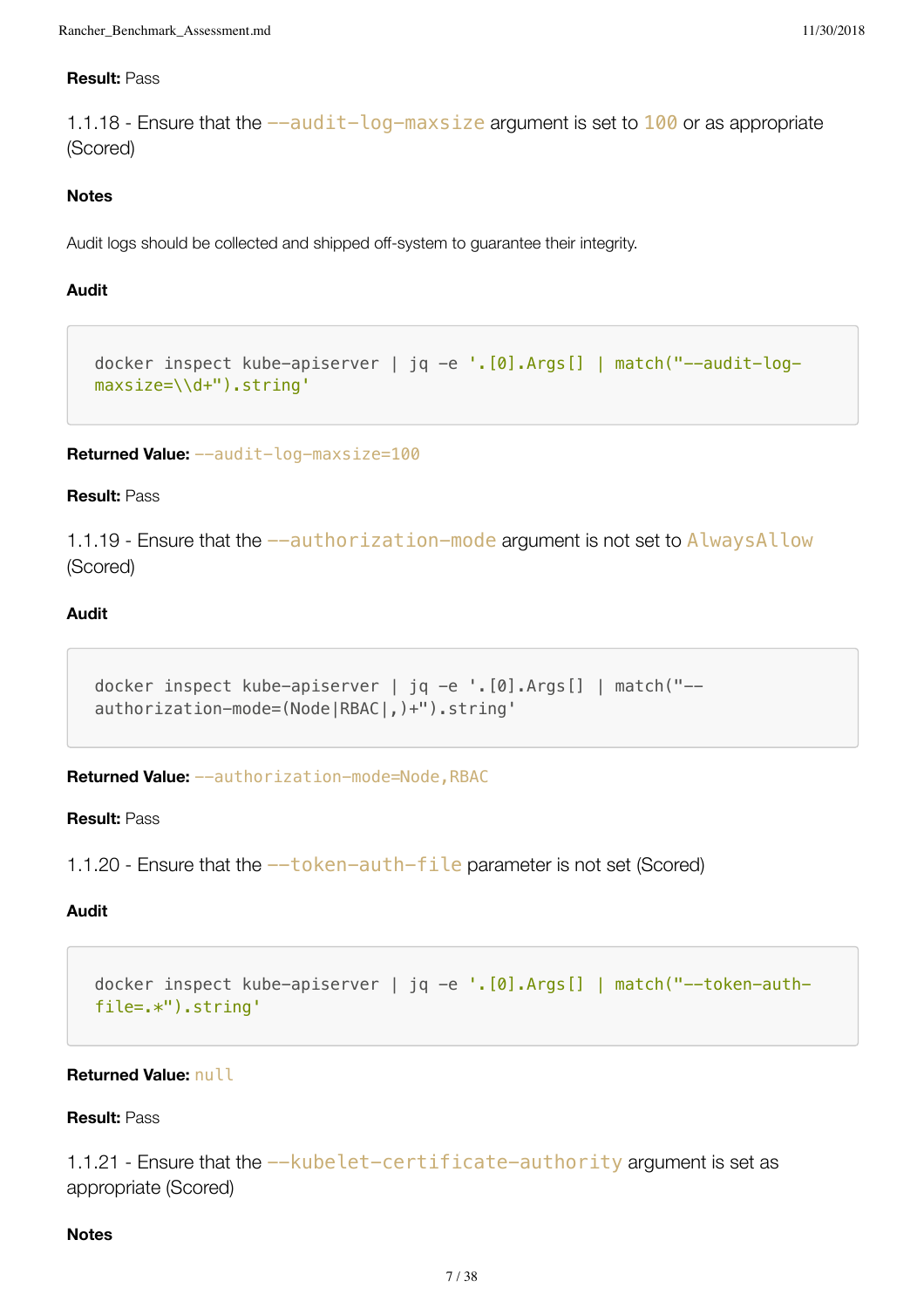RKE is using the kubelet's ability to automatically create self-signed certs. No CA cert is saved to verify the communication between kube-apiserver and kubelet.

#### **Mitigation**

Make sure nodes with  $role:controlplane$  are on the same local network as your nodes with role:worker. Use network ACLs to restrict connections to the kubelet port (10250/tcp) on worker nodes, only permitting it from controlplane nodes.

# **Audit**

```
docker inspect kube-apiserver | jq -e '.[0].Args[] | match("--kubelet-
certificate-authority=.*").string'
```
#### **Returned Value:** none

**Result:** Fail (See Mitigation)

1.1.22 - Ensure that the --kubelet-client-certificate and --kubelet-clientkey arguments are set as appropriate (Scored)

**Audit (--kubelet-client-certificate)**

docker inspect kube-apiserver | jq -e '.[0].Args[] | match("--kubeletclient-certificate=.\*").string'

**Returned Value:** --kubelet-client-certificate=/etc/kubernetes/ssl/kube-apiserver.pem

**Audit (--kubelet-client-key)**

```
docker inspect kube-apiserver | jq -e '.[0].Args[] | match("--kubelet-
client-key=.*").string'
```
**Returned Value:** --kubelet-client-key=/etc/kubernetes/ssl/kube-apiserver-key.pem

#### **Result:** Pass

1.1.23 Ensure that the  $-$ service-account-lookup argument is set to true (Scored)

#### **Audit**

docker inspect kube-apiserver | jq -e '.[0].Args[] | match("--serviceaccount-lookup=true").string'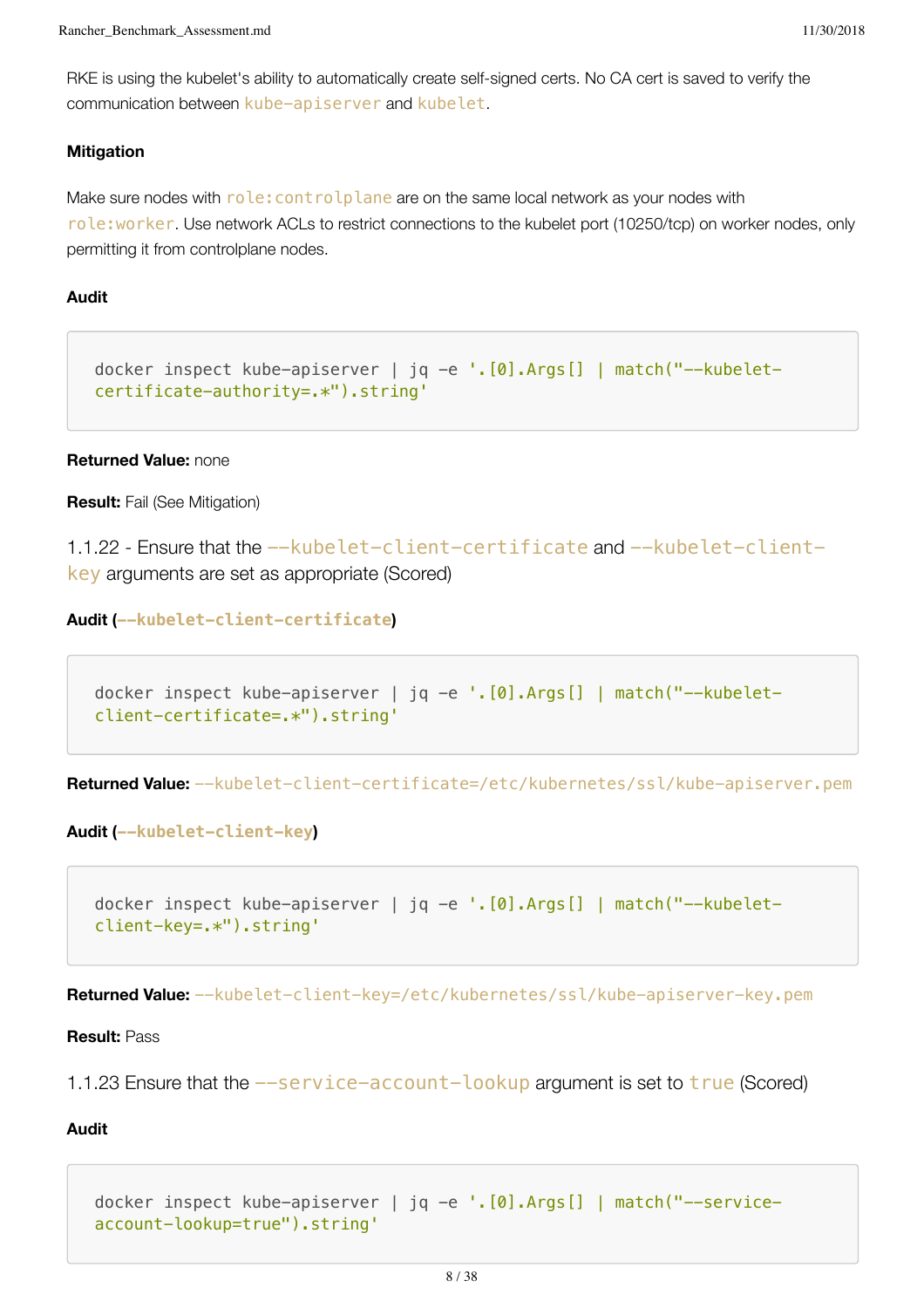```
Rancher_Benchmark_Assessment.md 11/30/2018
```
# **Returned Value:** --service-account-lookup=true

# **Result:** Pass

1.1.24 - Ensure that the admission control plugin PodSecurityPolicy is set (Scored)

# **Audit**

```
docker inspect kube-apiserver | jq -e '.[0].Args[] | match("--enable-
admission-plugins=.*(PodSecurityPolicy).*").captures[].string'
```
# **Returned Value:** PodSecurityPolicy

# **Result:** Pass

1.1.25 - Ensure that the  $-$ -service-account-key-file argument is set as appropriate (Scored)

# **Audit**

```
docker inspect kube-apiserver | jq -e '.[0].Args[] | match("--service-
account-key-file=.*").string'
```
**Returned Value:** --service-account-key-file=/etc/kubernetes/ssl/kube-apiserverkey.pem

## **Result:** Pass

1.1.26 - Ensure that the --etcd-certfile and --etcd-keyfile arguments are set as appropriate (Scored)

# **Audit (--etcd-certfile)**

```
docker inspect kube-apiserver | jq -e '.[0].Args[] | match("--etcd-
certfile=.*").string'
```
**Returned Value:** --etcd-certfile=/etc/kubernetes/ssl/kube-node.pem

```
Audit (--etcd-keyfile)
```

```
docker inspect kube-apiserver | jq -e '.[0].Args[] | match("--etcd-
keyfile=.*").string'
```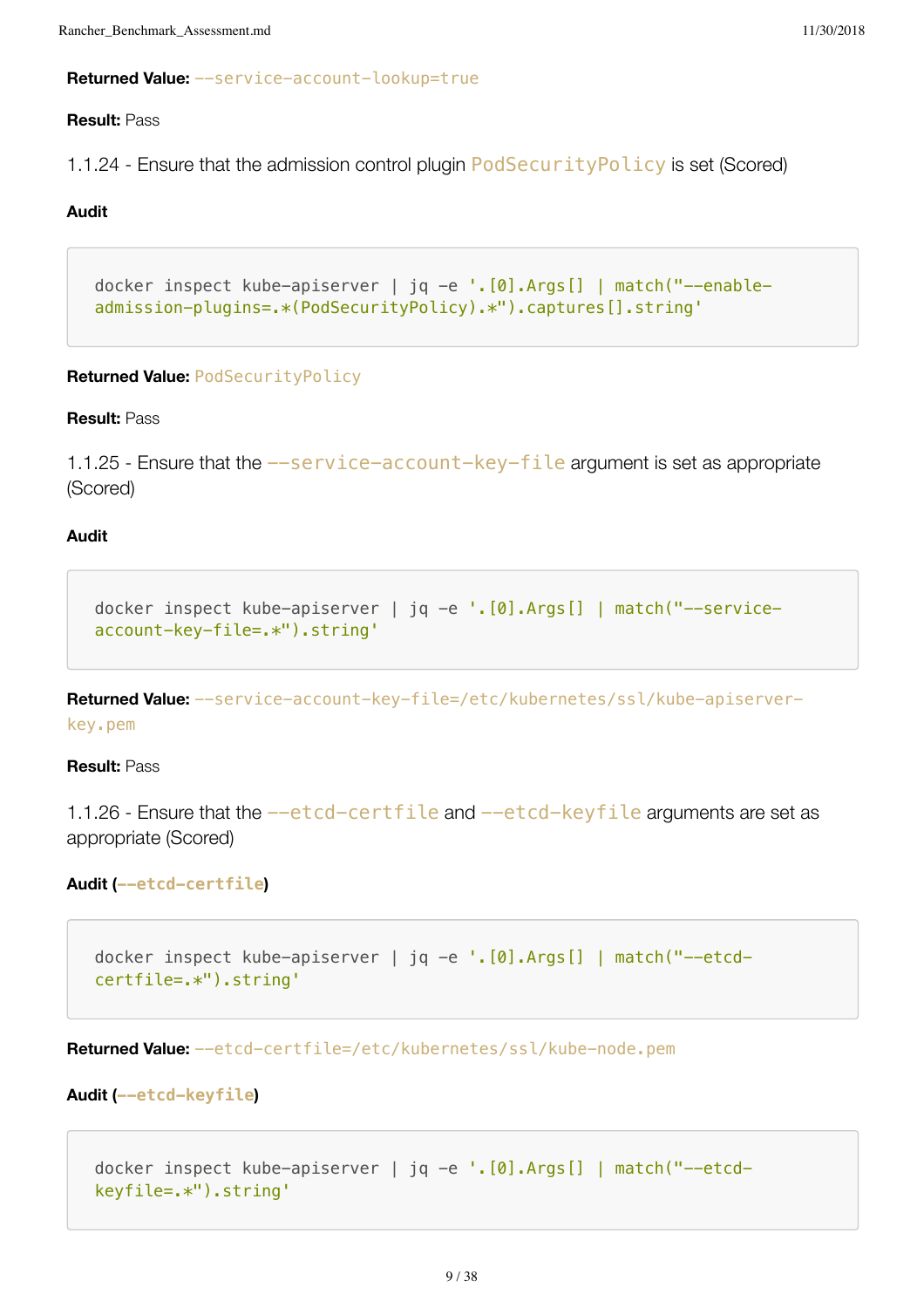```
Rancher_Benchmark_Assessment.md 11/30/2018
```
**Returned Value:** --etcd-keyfile=/etc/kubernetes/ssl/kube-node-key.pem

# **Result:** Pass

1.1.27 - Ensure that the admission control plugin ServiceAccount is set (Scored)

# **Audit**

```
docker inspect kube-apiserver | jq -e '.[0].Args[] | match("--enable-
admission-plugins=.*(ServiceAccount).*").captures[].string'
```
# **Returned Value:** ServiceAccount

#### **Result:** Pass

1.1.28 - Ensure that the  $-$ tls-cert-file and  $-$ tls-private-key-file arguments are set as appropriate (Scored)

# **Audit (--tls-cert-file)**

```
docker inspect kube-apiserver | jq -e '.[0].Args[] | match("--tls-cert-
file=.*").string'
```
**Returned Value:** --tls-cert-file=/etc/kubernetes/ssl/kube-apiserver.pem

```
Audit (--tls-key-file)
```

```
docker inspect kube-apiserver | jq -e '.[0].Args[] | match("--tls-private-
key-file=.*").string'
```
**Returned Value:** --tls-private-key-file=/etc/kubernetes/ssl/kube-apiserver-key.pem

## **Result:** Pass

1.1.29 - Ensure that the  $-c$  lient-ca-file argument is set as appropriate (Scored)

## **Audit**

```
docker inspect kube-apiserver | jq -e '.[0].Args[] | match("--client-ca-
file=.*").string'
```
**Returned Value:** --client-ca-file=/etc/kubernetes/ssl/kube-ca.pem **Result:** Pass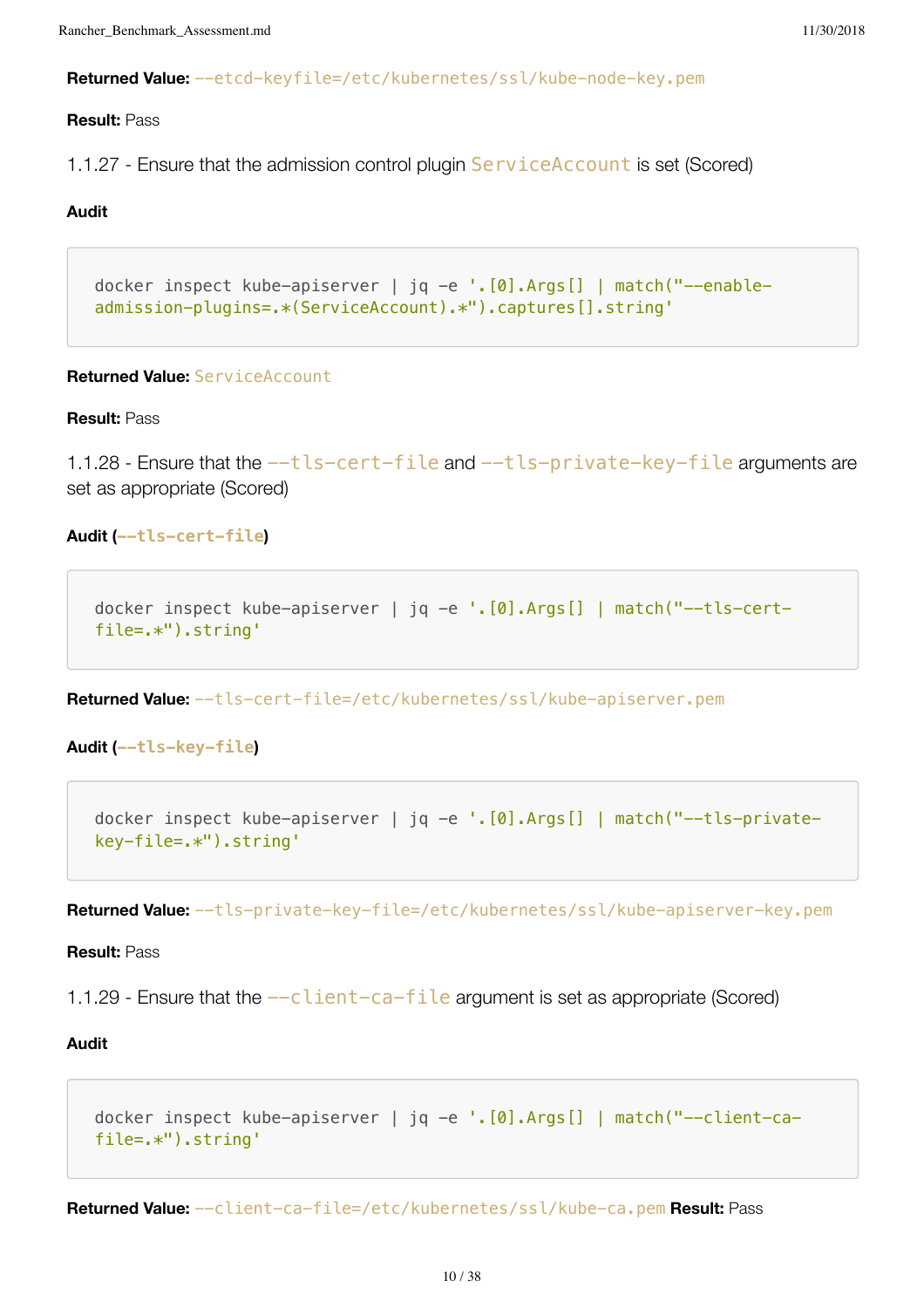1.1.30 - Ensure that the API Server only makes use of strong cryptographic ciphers (Not Scored)

#### **Audit (Allowed Ciphers)**

```
docker inspect kube-apiserver | jq -e '.[0].Args[] | match("--tls-cipher-
suites=.*(TLS_ECDHE_ECDSA_WITH_AES_128_GCM_SHA256).*").captures[].string'
```
**Returned Value:** TLS\_ECDHE\_ECDSA\_WITH\_AES\_128\_GCM\_SHA256

```
docker inspect kube-apiserver | jq -e '.[0].Args[] | match("--tls-cipher-
suites=.*(TLS_ECDHE_ECDSA_WITH_AES_256_GCM_SHA384).*").captures[].string'
```
**Returned Value:** TLS\_ECDHE\_ECDSA\_WITH\_AES\_256\_GCM\_SHA384

```
docker inspect kube-apiserver | jq -e '.[0].Args[] | match("--tls-cipher-
suites=.*(TLS_ECDHE_ECDSA_WITH_CHACHA20_POLY1305).*").captures[].string'
```
**Returned Value:** TLS\_ECDHE\_ECDSA\_WITH\_CHACHA20\_POLY1305

```
docker inspect kube-apiserver | jq -e '.[0].Args[] | match("--tls-cipher-
suites=.*(TLS_ECDHE_RSA_WITH_AES_128_GCM_SHA256).*").captures[].string'
```
#### **Returned Value:**

```
docker inspect kube-apiserver | jq -e '.[0].Args[] | match("--tls-cipher-
suites=.*(TLS_ECDHE_RSA_WITH_AES_256_GCM_SHA384).*").captures[].string'
```
#### **Returned Value:**

```
docker inspect kube-apiserver | jq -e '.[0].Args[] | match("--tls-cipher-
suites=.*(TLS_ECDHE_RSA_WITH_CHACHA20_POLY1305).*").captures[].string'
```
#### **Returned Value:**

```
docker inspect kube-apiserver | jq -e '. [0]. Args[] | match("--tls-cipher-
suites=.*(TLS_RSA_WITH_AES_128_GCM_SHA256).*").captures[].string'
```
**Returned Value:** TLS\_ECDHE\_ECDSA\_WITH\_CHACHA20\_POLY1305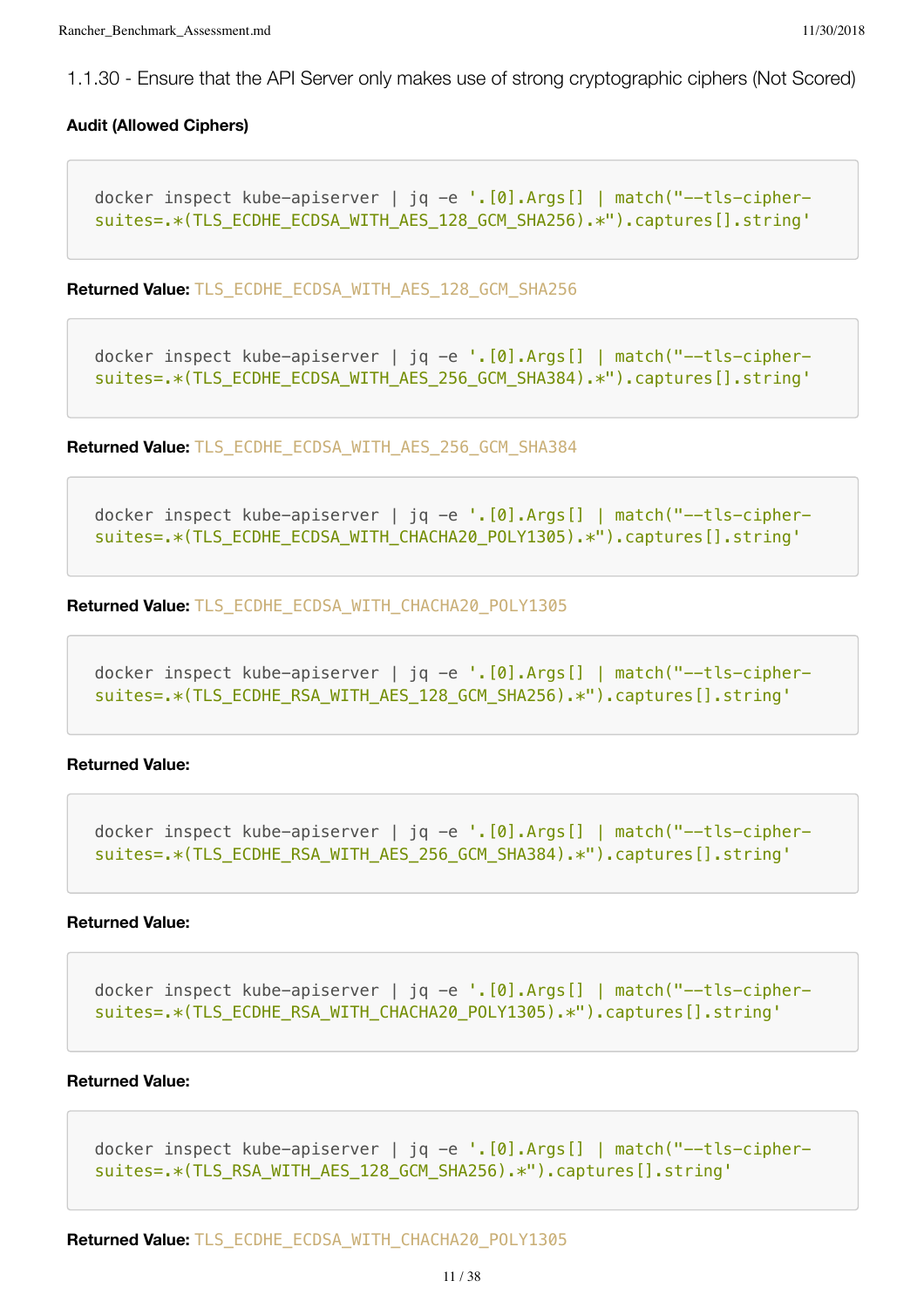```
docker inspect kube-apiserver | jq -e '.[0].Args[] | match("--tls-cipher-
suites=.*(TLS_RSA_WITH_AES_256_GCM_SHA384).*").captures[].string'
```
**Returned Value:** TLS\_RSA\_WITH\_AES\_256\_GCM\_SHA384

#### **Audit (Disallowed Ciphers)**

```
docker inspect kube-apiserver | jq -e '.[0].Args[] | match("--tls-cipher-
suites=.*(CBC).*").captures[].string'
```
#### **Returned Value:** null

```
docker inspect kube-apiserver | jq -e '.[0].Args[] | match("--tls-cipher-
suites=.*(RC4).*").captures[].string'
```
#### **Returned Value:** null

#### **Result:** Pass

1.1.31 - Ensure that the  $-\text{etcd-cafile}$  argument is set as appropriate (Scored)

#### **Audit**

```
docker inspect kube-apiserver | jq -e '.[0].Args[] | match("--etcd-
cafile=.*").string'
```
**Returned Value:** --etcd-cafile=/etc/kubernetes/ssl/kube-ca.pem

#### **Result:** Pass

1.1.32 - Ensure that the  $-$ -authorization-mode argument is set to Node (Scored)

# **Audit**

```
docker inspect kube-apiserver | jq -e '.[0].Args[] | match("--
authorization-mode=(Node|RBAC|,)+").string'
```
**Returned Value:** --authorization-mode=Node,RBA **Result:** Pass

1.1.33 - Ensure that the admission control plugin NodeRestriction is set (Scored)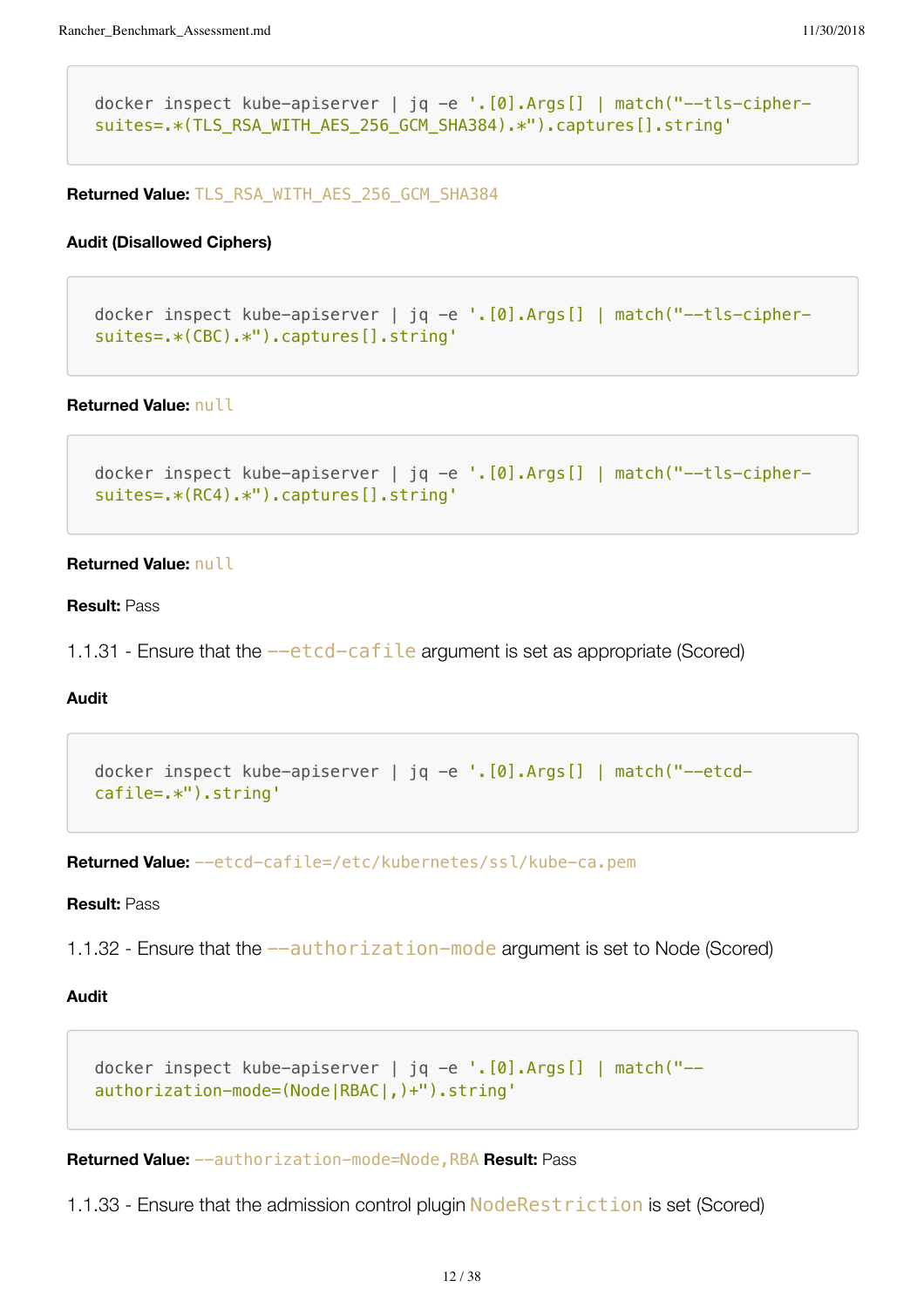# **Audit**

```
docker inspect kube-apiserver | jq -e '.[0].Args[] | match("--enable-
admission-plugins=.*(NodeRestriction).*").captures[].string'
```
# **Returned Value:** NodeRestriction

#### **Result:** Pass

1.1.34 - Ensure that the --experimental-encryption-provider-config argument is set as appropriate (Scored)

# **Audit**

```
docker inspect kube-apiserver | jq -e '.[0].Args[] | match("--
experimental-encryption-provider-config=.*").string'
```

```
Returned Value: --experimental-encryption-provider-
config=/etc/kubernetes/encryption.yaml
```
#### **Result:** Pass

1.1.35 - Ensure that the encryption provider is set to aescbc (Scored)

#### **Notes**

Only the first provider in the list is active.

#### **Audit**

```
grep -A 1 providers: /etc/kubernetes/encryption.yaml | grep aescbc
```
# **Returned Value:** - aescbc:

#### **Result:** Pass

1.1.36 - Ensure that the admission control plugin EventRateLimit is set (Scored)

#### **Notes**

The EventRateLimit plugin requires setting the --admission-control-config-file option and configuring details in the following files:

- /etc/kubernetes/admission.yaml
- /etc/kubernetes/event.yaml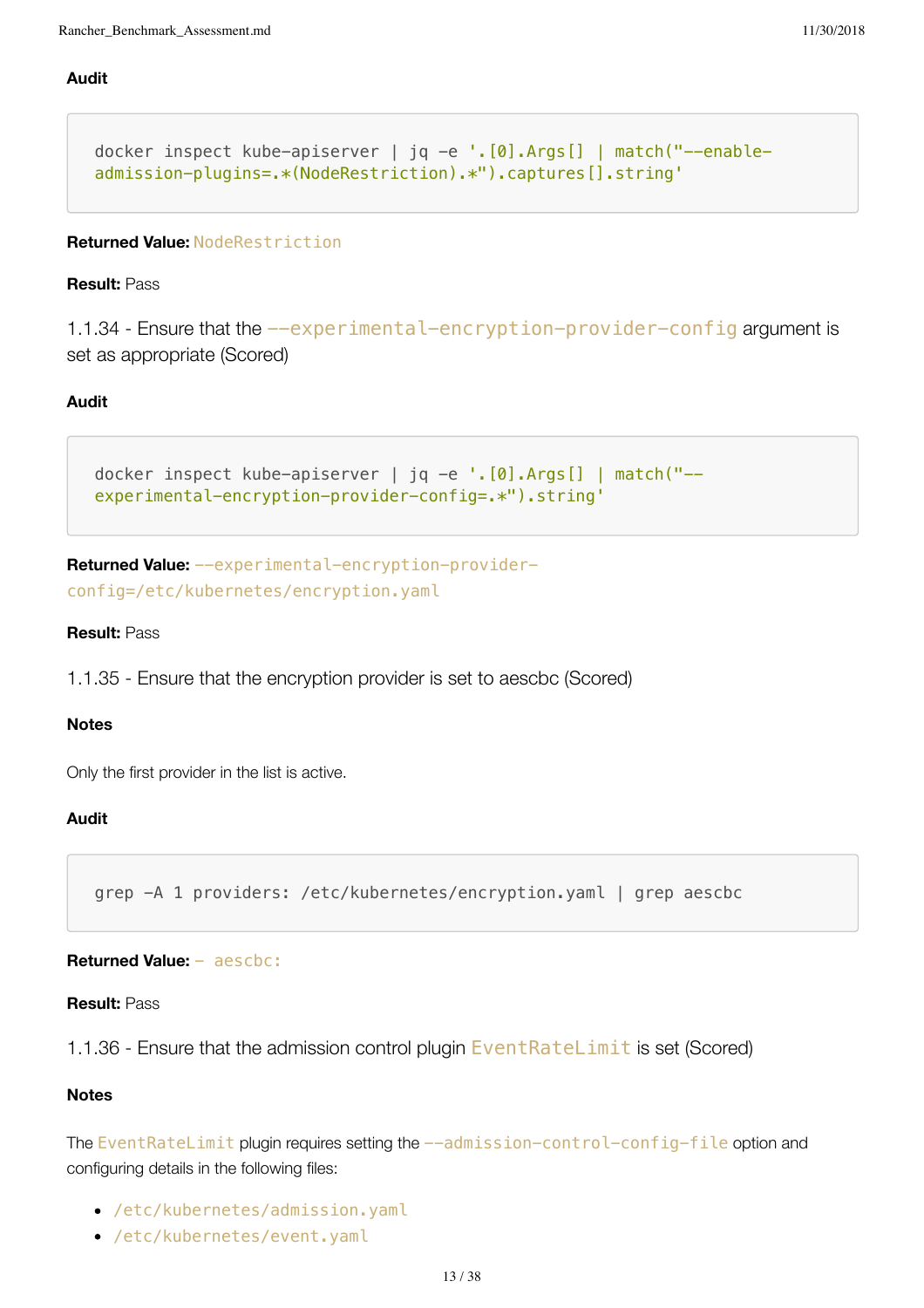See Host Configuration for details.

#### **Audit (Admissions plugin)**

```
docker inspect kube-apiserver | jq -e '.[0].Args[] | match("--enable-
admission-plugins=.*(EventRateLimit).*").captures[].string'
```
**Returned Value:** EventRateLimit

```
Audit (--admission-control-config-file)
```
docker inspect kube-apiserver | jq -e '. [0]. Args [] | match("--admissioncontrol-config-file=.\*").string'

**Returned Value:** --admission-control-config-file=/etc/kubernetes/admission.yaml

#### **Result:** Pass

1.1.37 Ensure that the AdvancedAuditing argument is not set to false (Scored)

## **Notes**

AdvancedAuditing=false should not be set, but --audit-policy-file should be set and configured. See Host Configuration for a sample audit policy file.

# **Audit (Feature Gate)**

```
docker inspect kube-apiserver | jq -e '.[0].Args[] | match("--feature-
gates=.*(AdvancedAuditing=false).*").captures[].string'
```
#### **Returned Value:** null

# **Audit (Audit Policy File)**

```
docker inspect kube-apiserver | jq -e '.[0].Args[] | match("--audit-
policy-file=.*").string'
```
**Returned Value:** --audit-policy-file=/etc/kubernetes/audit.yaml

# **Result:** Pass

1.1.38 Ensure that the --request-timeout argument is set as appropriate (Scored)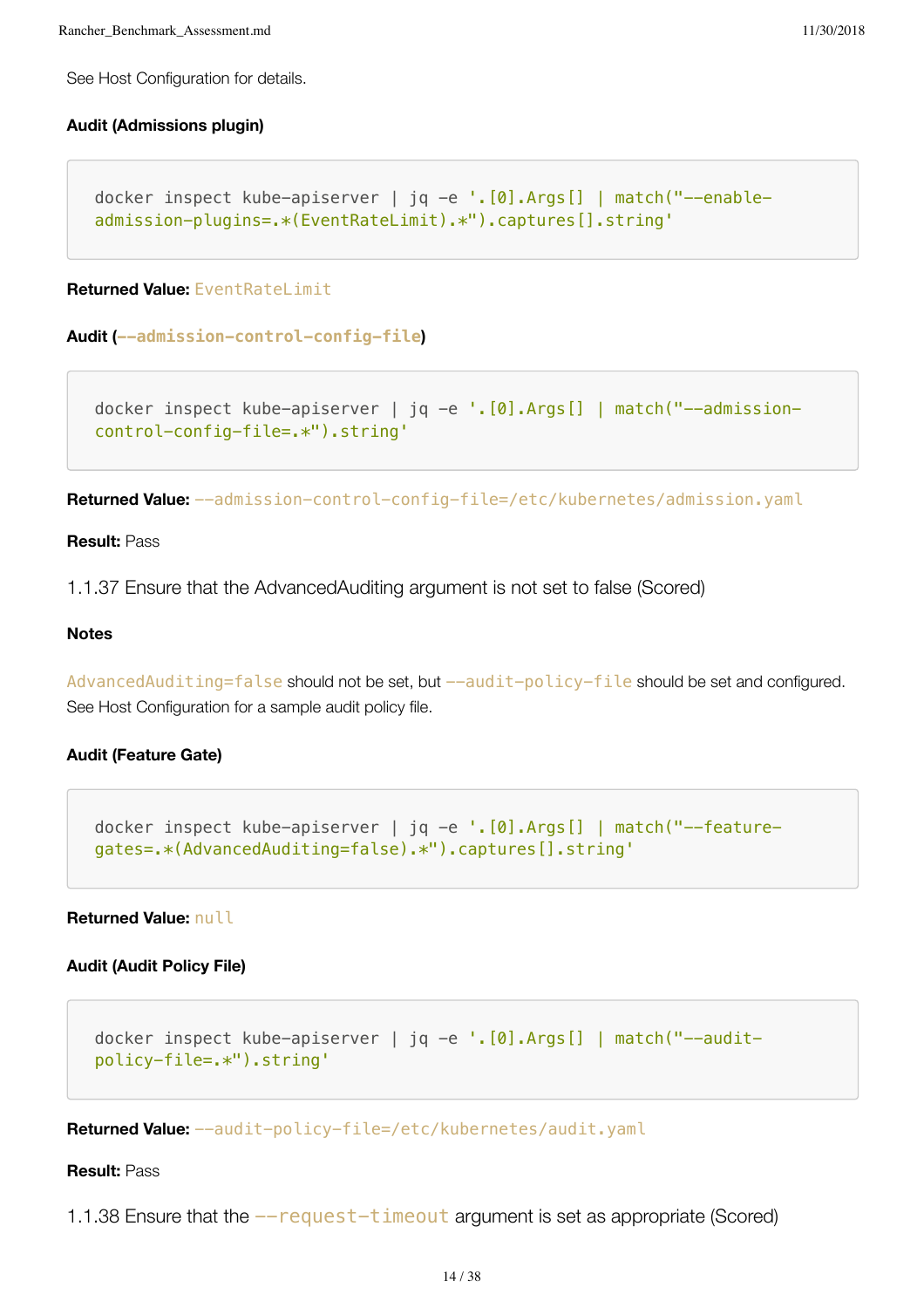#### **Notes**

RKE uses the default value of 60s and doesn't set this option.

#### **Audit**

```
docker inspect kube-apiserver | jq -e '.[0].Args[] | match("--request-
timeout=.*").string'
```
#### **Returned Value:** null

#### **Result:** Pass

1.1.39 - Ensure that the API Server only makes use of strong cryptographic ciphers (Not Scored)

#### **Notes**

This appears to be a repeat of 1.1.30.

# **Audit (Allowed Ciphers)**

```
docker inspect kube-apiserver | jq -e '.[0].Args[] | match("--tls-cipher-
suites=.*(TLS_ECDHE_ECDSA_WITH_AES_128_GCM_SHA256).*").captures[].string'
```
**Returned Value:** TLS\_ECDHE\_ECDSA\_WITH\_AES\_128\_GCM\_SHA256

```
docker inspect kube-apiserver | jq -e '.[0].Args[] | match("--tls-cipher-
suites=.*(TLS_ECDHE_ECDSA_WITH_AES_256_GCM_SHA384).*").captures[].string'
```
**Returned Value:** TLS\_ECDHE\_ECDSA\_WITH\_AES\_256\_GCM\_SHA384

```
docker inspect kube-apiserver | jq -e '.[0].Args[] | match("--tls-cipher-
suites=.*(TLS_ECDHE_ECDSA_WITH_CHACHA20_POLY1305).*").captures[].string'
```
**Returned Value:** TLS\_ECDHE\_ECDSA\_WITH\_CHACHA20\_POLY1305

```
docker inspect kube-apiserver | jq -e '.[0].Args[] | match("--tls-cipher-
suites=.*(TLS_ECDHE_RSA_WITH_AES_128_GCM_SHA256).*").captures[].string'
```
#### **Returned Value:**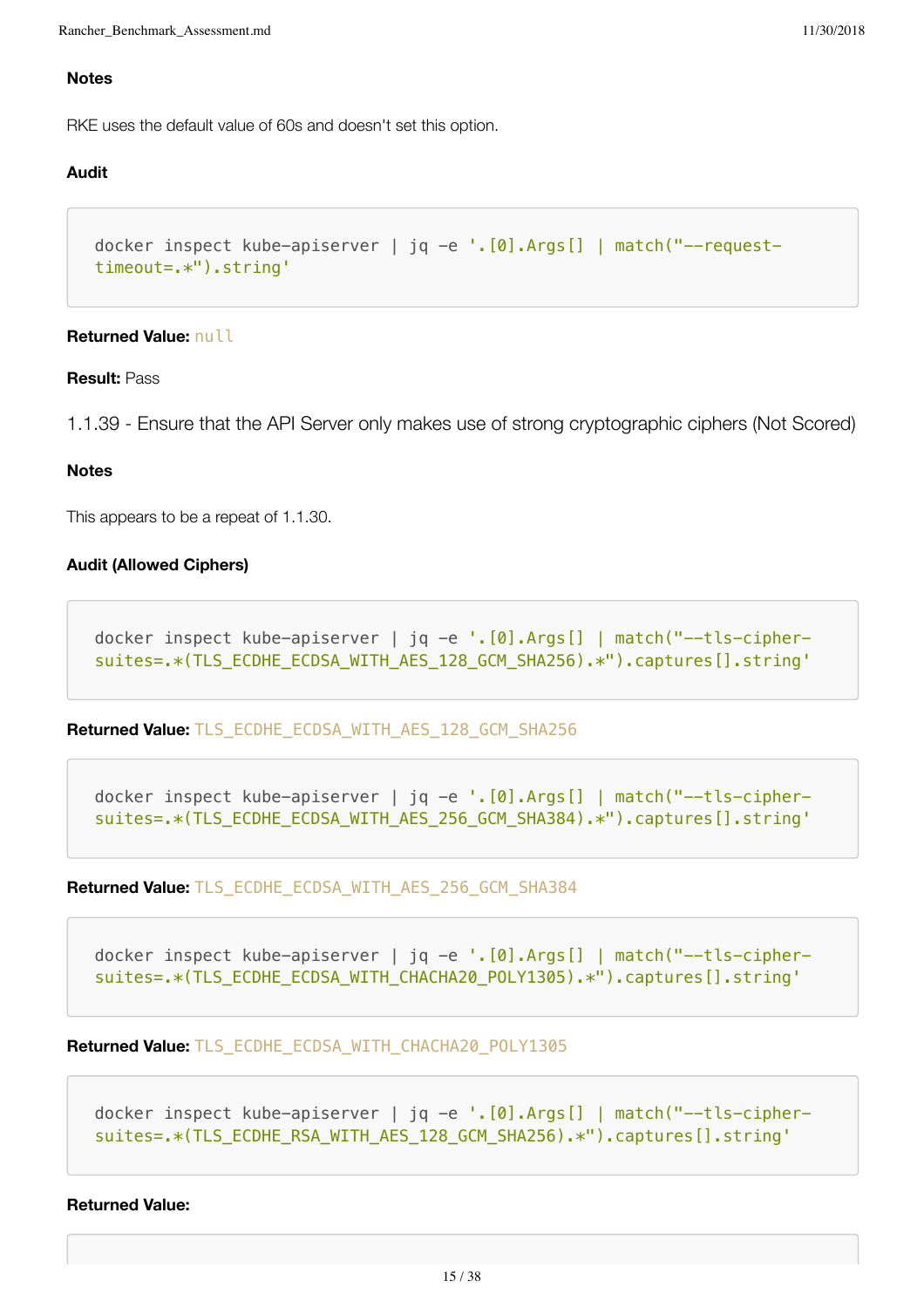docker inspect kube-apiserver | jq -e '. [0]. Args [] | match ("--tls-ciphersuites=.\*(TLS\_ECDHE\_RSA\_WITH\_AES\_256\_GCM\_SHA384).\*").captures[].string'

#### **Returned Value:**

```
docker inspect kube-apiserver | jq -e '.[0].Args[] | match("--tls-cipher-
suites=.*(TLS_ECDHE_RSA_WITH_CHACHA20_POLY1305).*").captures[].string'
```
#### **Returned Value:**

```
docker inspect kube-apiserver | jq -e '.[0].Args[] | match("--tls-cipher-
suites=.*(TLS_RSA_WITH_AES_128_GCM_SHA256).*").captures[].string'
```
**Returned Value:** TLS\_ECDHE\_ECDSA\_WITH\_CHACHA20\_POLY1305

docker inspect kube-apiserver | jq -e '.[0].Args[] | match("--tls-ciphersuites=.\*(TLS\_RSA\_WITH\_AES\_256\_GCM\_SHA384).\*").captures[].string'

**Returned Value:** TLS\_RSA\_WITH\_AES\_256\_GCM\_SHA384

# **Audit (Disallowed Ciphers)**

docker inspect kube-apiserver | jq -e '.[0].Args[] | match("--tls-ciphersuites=.\*(CBC).\*").captures[].string'

#### **Returned Value:** null

```
docker inspect kube-apiserver | jq -e '.[0].Args[] | match("--tls-cipher-
suites=.*(RC4).*").captures[].string'
```
## **Returned Value:** null

# **Result:** Pass

1.2 - Scheduler

1.2.1 - Ensure that the --profiling argument is set to false (Scored)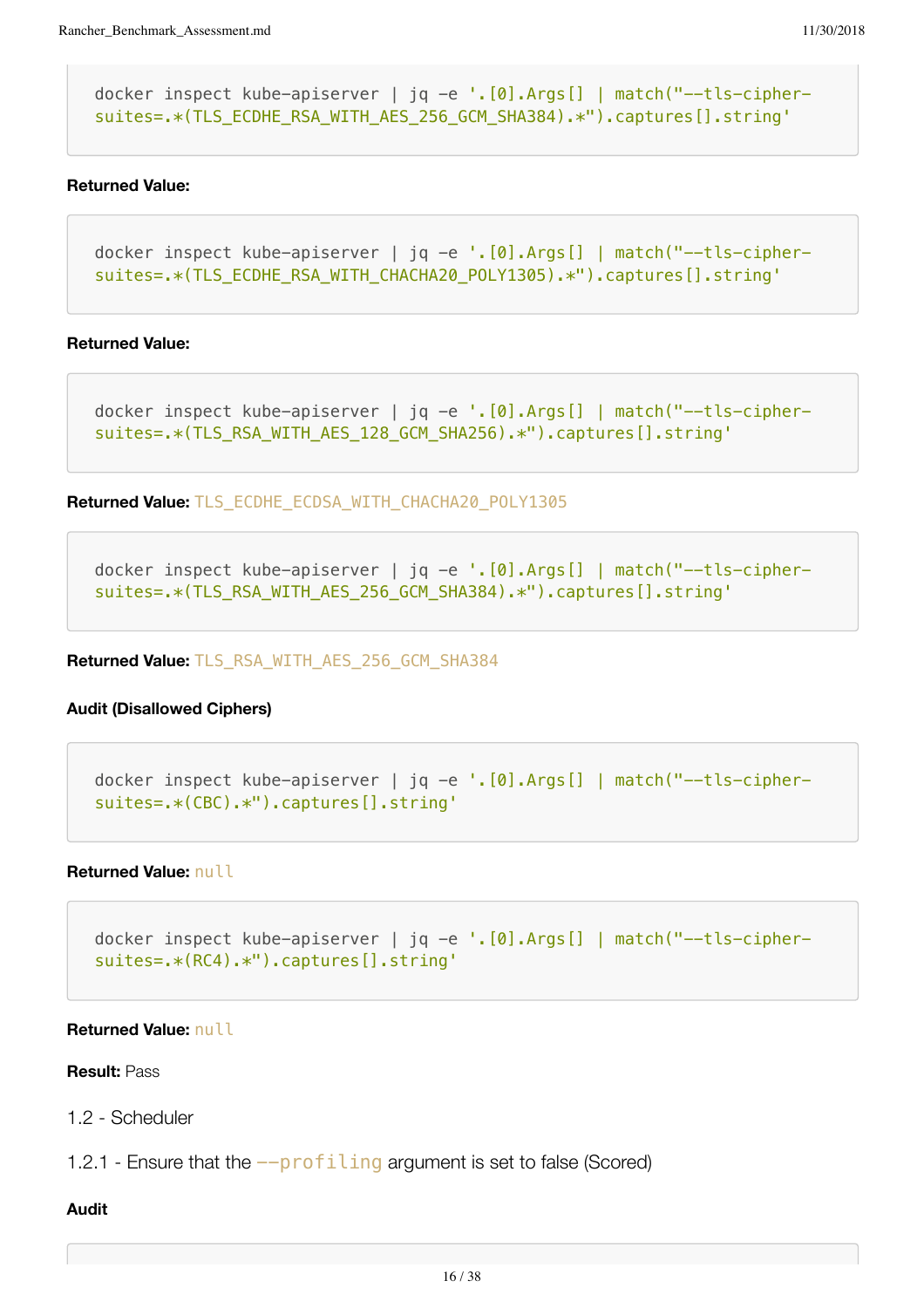```
docker inspect kube-scheduler | jq -e '.[0].Args[] | match("--
profiling=false").string'
```
**Returned Value:** --profiling=false **Result:** Pass

1.2.2 - Ensure that the  $-\frac{1}{d}$  ress argument is set to 127.0.0.1 (Scored)

## **Audit**

```
docker inspect kube-scheduler | jq -e '.[0].Args[] | match("--
address=127\\.0\\.0\\.1").string'
```
**Returned Value:** --address=127.0.0.1 **Result:** Pass

1.3 - Controller Manager

1.3.1 - Ensure that the --terminated-pod-gc-threshold argument is set as appropriate (Scored)

# **Audit**

```
docker inspect kube-controller-manager | jq -e '.[0].Args[] | match("--
terminated-pod-gc-threshold=\\d+").string'
```
**Returned Value:** --terminated-pod-gc-threshold=1000 **Result:** Pass

1.3.2 - Ensure that the  $-\text{profiting}$  argument is set to false (Scored)

# **Audit**

```
docker inspect kube-controller-manager | jq -e '.[0].Args[] | match("--
profiling=false").string'
```
### **Returned Value:** --profiling=false

#### **Result:** Pass

1.3.3 - Ensure that the  $-$ use-service-account-credentials argument is set to true (Scored)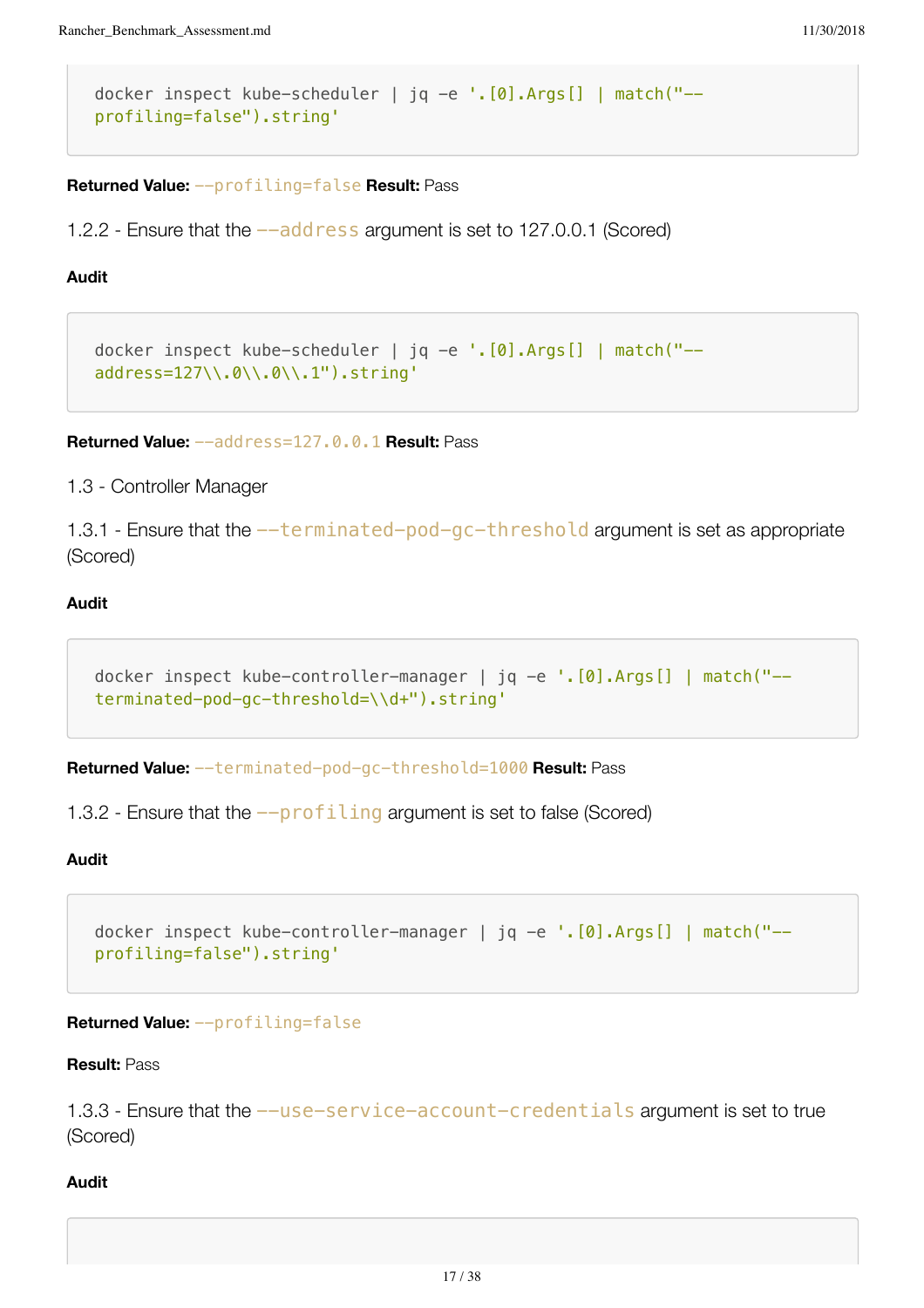```
docker inspect kube-controller-manager | jq -e '.[0].Args[] | match("--
use-service-account-credentials=true").string'
```
**Returned Value:** --use-service-account-credentials=true

**Result:** Pass

1.3.4 - Ensure that the --service-account-private-key-file argument is set as appropriate (Scored)

#### **Audit**

```
docker inspect kube-controller-manager | jq -e '.[0].Args[] | match("--
service-account-private-key-file=.*").string'
```
**Returned Value:** --service-account-private-key-file=/etc/kubernetes/ssl/kubeapiserver-key.pem

#### **Result:** Pass

1.3.5 - Ensure that the  $-$ root-ca-file argument is set as appropriate (Scored)

#### **Audit**

```
docker inspect kube-controller-manager | jq -e '.[0].Args[] | match("--
root-ca-file=.*").string'
```
**Returned Value:** --root-ca-file=/etc/kubernetes/ssl/kube-ca.pem

**Result:** Pass

1.3.6 - Ensure that the RotateKubeletServerCertificate argument is set to true (Scored)

#### **Notes**

RKE does not yet support certificate rotation. This feature is due for the 0.1.12 release of RKE.

#### **Audit**

```
docker inspect kube-apiserver | jq -e '.[0].Args[] | match("--feature-
gates=.*(RotateKubeletServerCertificate=true).*").captures[].string'
```
**Returned Value:** null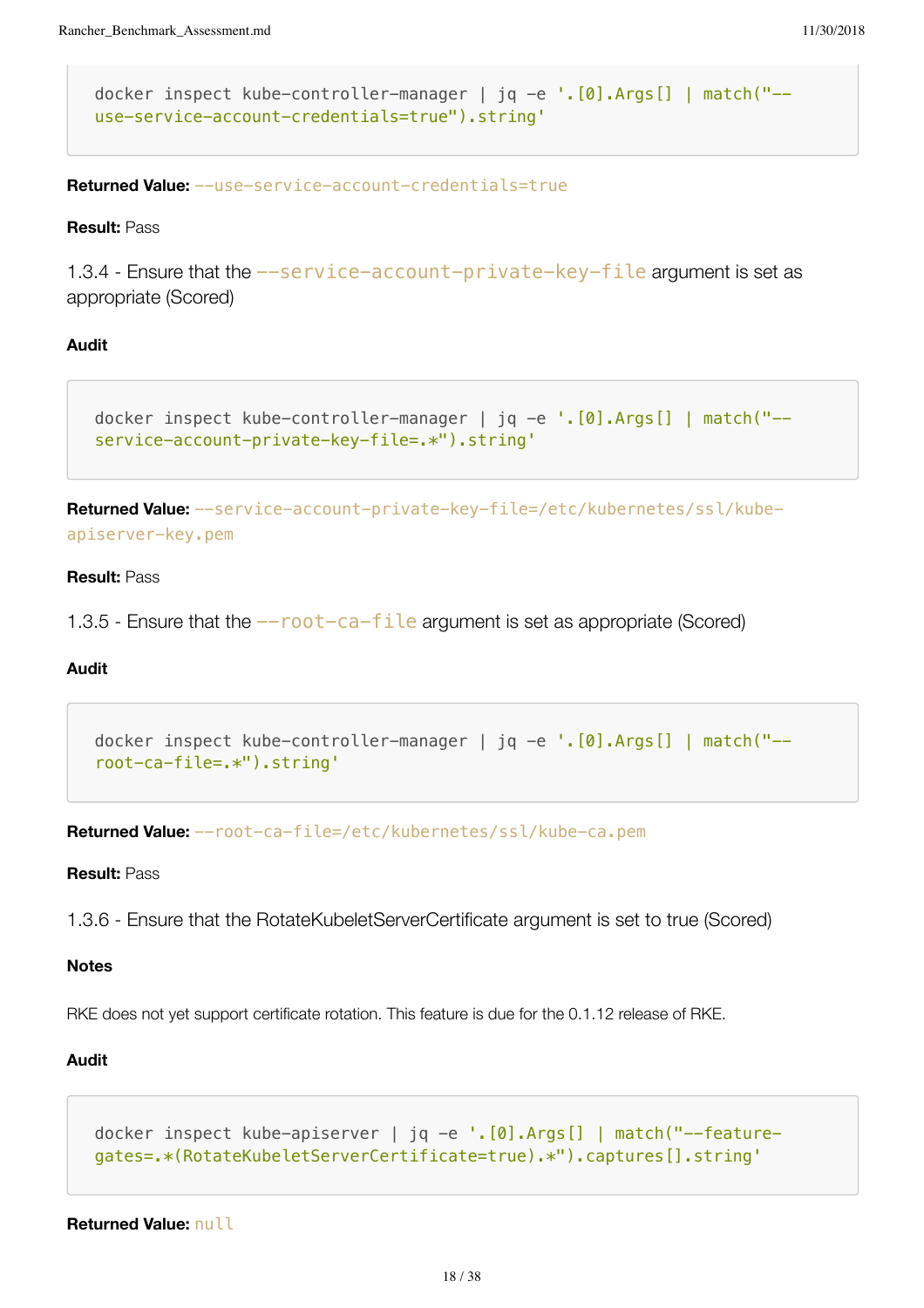# **Result:** Fail

1.3.7 - Ensure that the  $-\text{add}$  ress argument is set to 127.0.0.1 (Scored)

# **Audit**

```
docker inspect kube-controller-manager | jq -e '.[0].Args[] | match("--
address=127\\.0\\.0\\.1").string'
```
# **Returned Value:** --address=127.0.0.1

# **Result:** Pass

1.4 - Configuration Files

1.4.1 - Ensure that the API server pod specification file permissions are set to 644 or more restrictive (Scored)

# **Notes**

RKE doesn't require or maintain a configuration file for kube-apiserver. All configuration is passed in as arguments at container run time.

**Result:** Pass (Not Applicable)

1.4.2 - Ensure that the API server pod specification file ownership is set to root: root (Scored)

# **Notes**

RKE doesn't require or maintain a configuration file for kube-apiserver. All configuration is passed in as arguments at container run time.

**Result:** Pass (Not Applicable)

1.4.3 - Ensure that the controller manager pod specification file permissions are set to 644 or more restrictive (Scored)

# **Notes**

RKE doesn't require or maintain a configuration file for kube-controller-manager. All configuration is passed in as arguments at container run time.

**Result:** Pass (Not Applicable)

1.4.4 - Ensure that the controller manager pod specification file ownership is set to root: root (Scored)

# **Notes**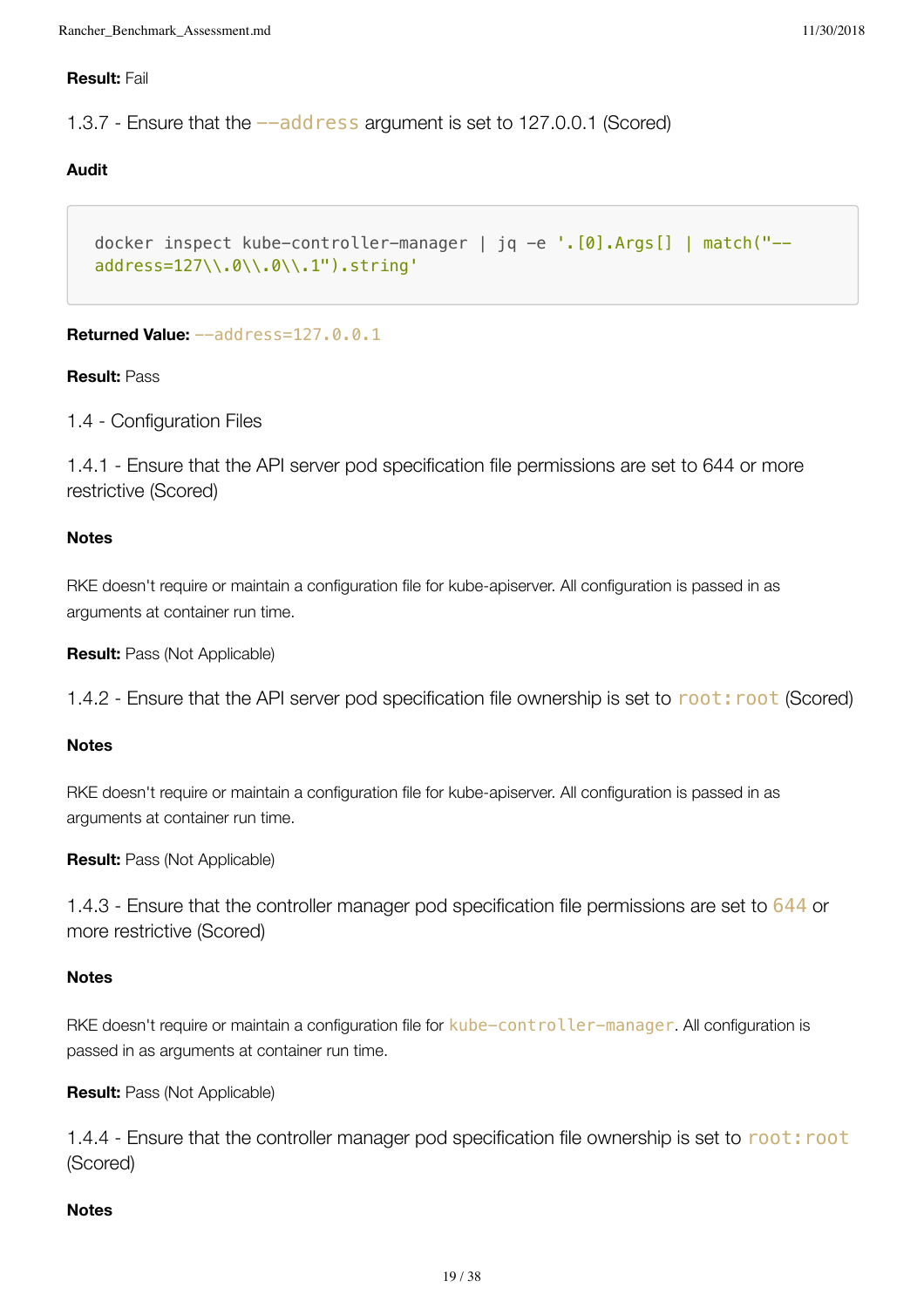RKE doesn't require or maintain a configuration file for kube-controller-manager. All configuration is passed in as arguments at container run time.

# **Result:** Pass (Not Applicable)

1.4.5 - Ensure that the scheduler pod specification file permissions are set to 644 or more restrictive (Scored)

# **Notes**

RKE doesn't require or maintain a configuration file for kube-scheduler. All configuration is passed in as arguments at container run time.

**Result:** Pass (Not Applicable)

1.4.6 - Ensure that the scheduler pod specification file ownership is set to root: root (Scored)

# **Notes**

RKE doesn't require or maintain a configuration file for kube-scheduler. All configuration is passed in as arguments at container run time.

# **Result:** Pass (Not Applicable)

1.4.7 - Ensure that the etcd pod specification file permissions are set to 644 or more restrictive (Scored)

# **Notes**

RKE doesn't require or maintain a configuration file for etcd. All configuration is passed in as arguments at container run time.

**Result:** Pass (Not Applicable)

1.4.8 - Ensure that the etcd pod specification file ownership is set to root: root (Scored)

# **Notes**

RKE doesn't require or maintain a configuration file for etcd. All configuration is passed in as arguments at container run time.

# **Result:** Pass (Not Applicable)

1.4.9 - Ensure that the Container Network Interface file permissions are set to 644 or more restrictive (Not Scored)

# **Notes**

This is a manual check.

# **Audit (/var/lib/cni/networks/k8s-pod-network)**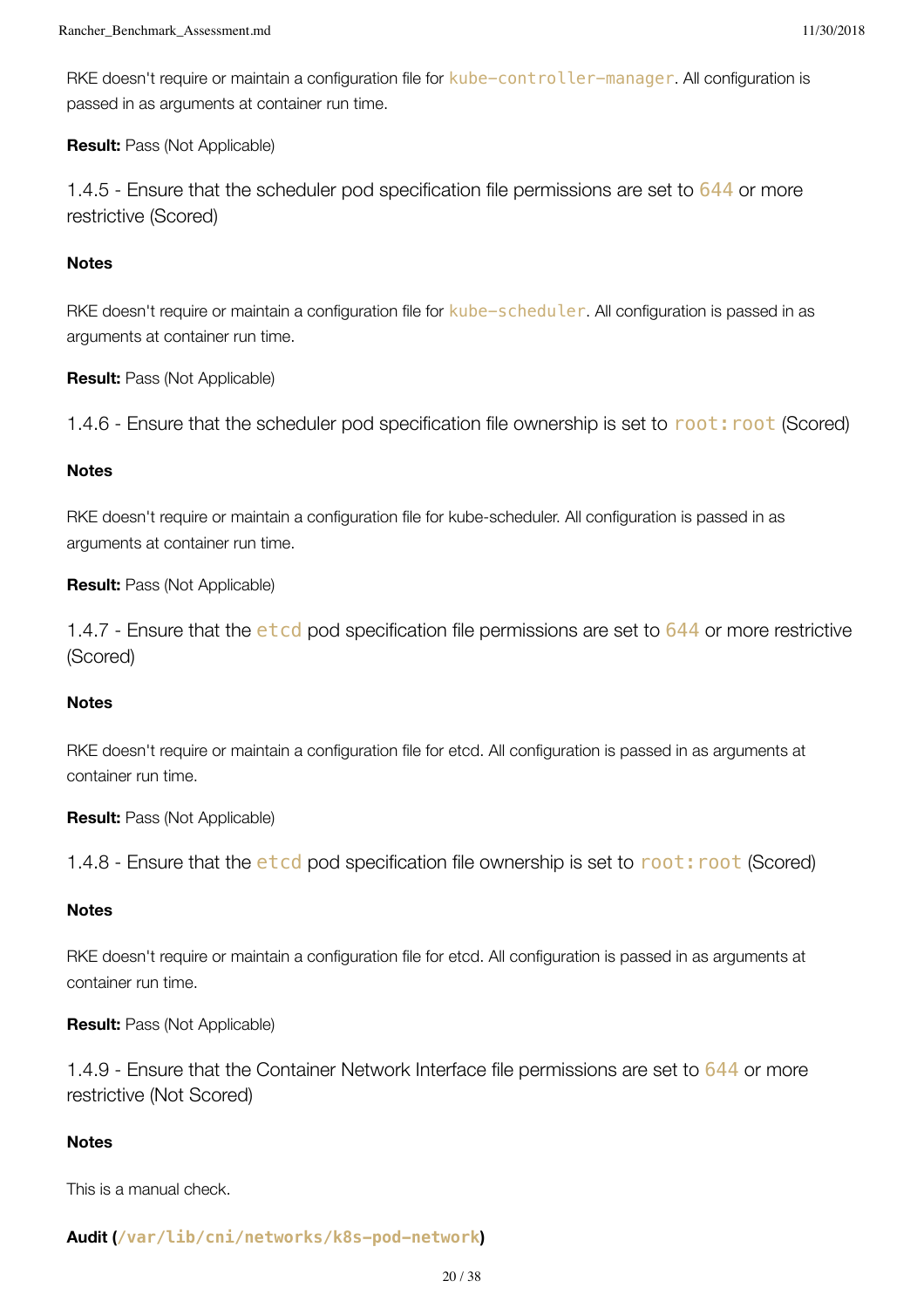ls -l /var/lib/cni/networks/k8s-pod-network/

## **Returned Value:**

```
-rw-r--r-- 1 root root 64 Nov 6 20:05 10.42.0.2
-rw-r--r-- 1 root root 64 Nov 6 20:05 10.42.0.3
-rw-r--r-- 1 root root 64 Nov 6 20:05 10.42.0.4
-rw-r--r-- 1 root root 64 Nov 6 20:05 10.42.0.5
-rw-r--r-- 1 root root 10 Nov 7 16:25 last_reserved_ip.0
```
# **Audit (/etc/cni/net.d)**

```
ls -l /etc/cni/net.d/
```
#### **Returned Value:**

-rw-r--r-- 1 root root 1474 Nov 6 20:05 10-calico.conflist -rw------- 1 root root 2529 Nov 6 20:05 calico-kubeconfig

#### **Result:** Pass

1.4.10 - Ensure that the Container Network Interface file ownership is set to root: root (Not Scored)

#### **Notes**

This is a manual check.

**Audit (/var/lib/cni/networks/k8s-pod-network)**

ls -l /var/lib/cni/networks/k8s-pod-network/

## **Returned Value:**

```
-rw-r--r-- 1 root root 64 Nov 6 20:05 10.42.0.2
-rw-r--r-- 1 root root 64 Nov 6 20:05 10.42.0.3
-rw-r--r-- 1 root root 64 Nov 6 20:05 10.42.0.4
-rw-r--r-- 1 root root 64 Nov 6 20:05 10.42.0.5
-rw-r--r-- 1 root root 10 Nov 7 16:25 last_reserved_ip.0
```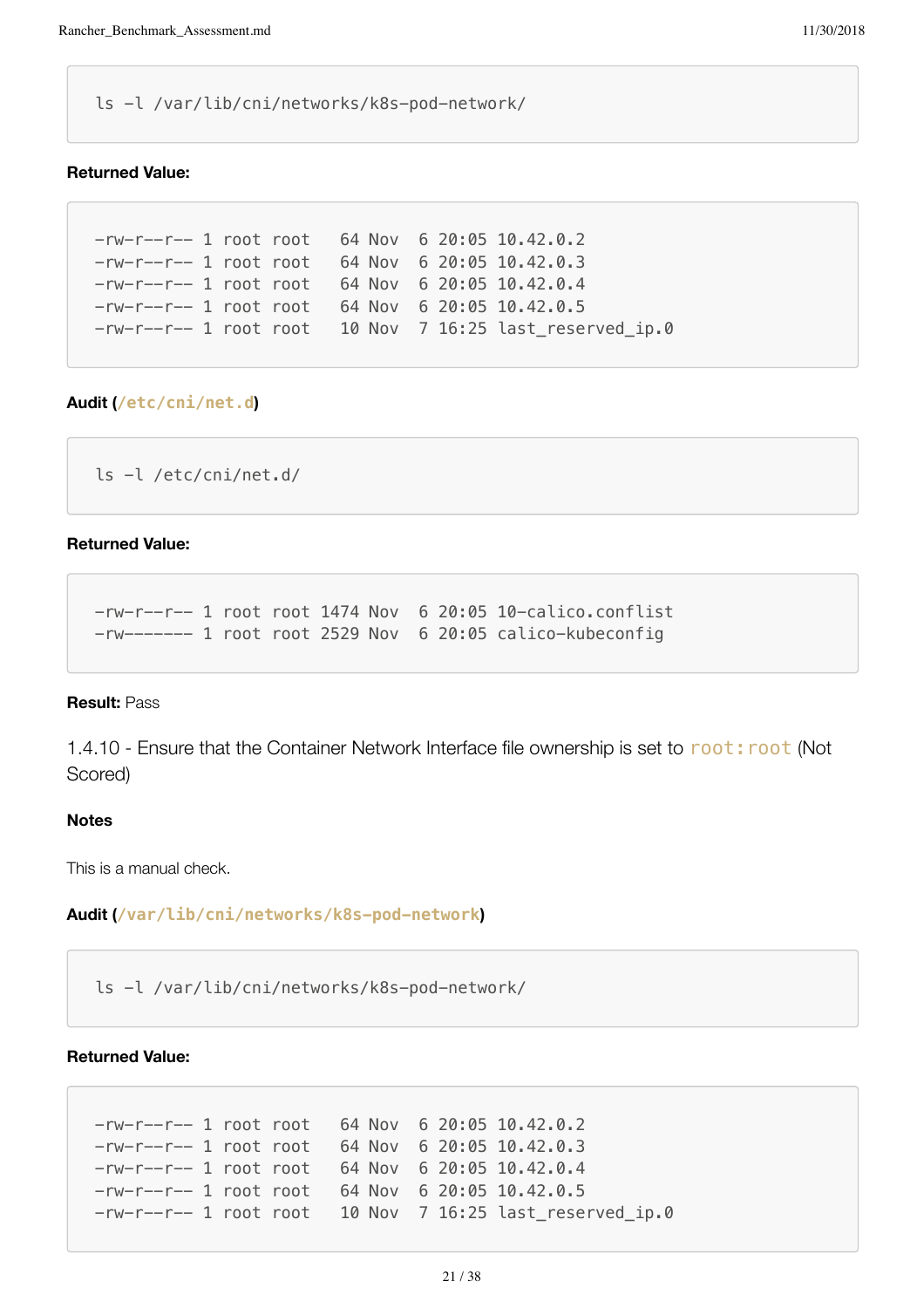# **Audit (/etc/cni/net.d)**

```
ls -l /etc/cni/net.d/
```
# **Returned Value:**

-rw-r--r-- 1 root root 1474 Nov 6 20:05 10-calico.conflist -rw------- 1 root root 2529 Nov 6 20:05 calico-kubeconfig

# **Result:** Pass

1.4.11 - Ensure that the etcd data directory permissions are set to 700 or more restrictive (Scored)

# **Notes**

Files underneath the data dir are permissioned 700

```
ls -al /var/lib/etcd
total 12
drwxr-xr-x 3 root root 4096 Nov 14 17:06 .
drwxr-xr-x 47 root root 4096 Nov 14 17:06 ..
drwx------ 4 root root 4096 Nov 14 17:06 member
```
# **Audit**

```
stat -c %a /var/lib/etcd
```
# **Returned Value:** 755

#### **Result:** Fail

1.4.12 - Ensure that the etcd data directory ownership is set to etcd: etcd (Scored)

# **Notes**

The etcd container runs as the root user. The data directory and files are owned by root.

```
stat -c %U:%G /var/lib/etcd
```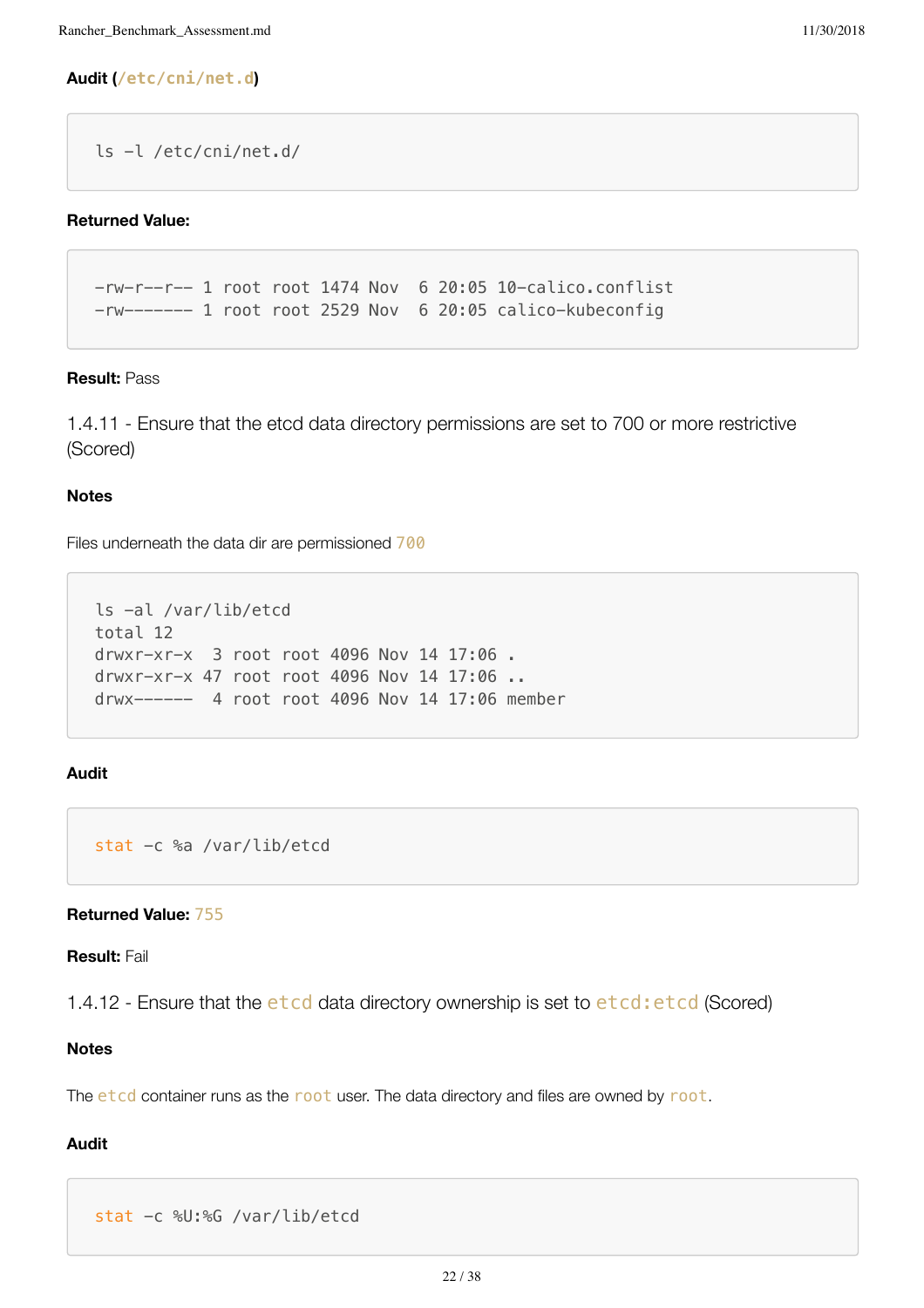# **Returned Value: root: root**

# **Result:** Fail

1.4.13 - Ensure that the file permissions for **admin. conf** are set to 644 or more restrictive (Scored)

# **Notes**

RKE does not store the kubernetes default kubeconfig credentials file on the nodes. It's presented to user where RKE is run. We recommend that this kube\_config\_cluster.yml file be kept in secure store.

**Result:** Pass (Not Applicable)

1.4.14 - Ensure that ownership of admin.conf is set to root: root (Scored)

# **Notes**

RKE does not store the default kubect L config credentials file on the nodes. It presents credentials to the user when rke is first run, and only on the device where the user ran the command. Rancher Labs recommends that this kube\_config\_cluster.yml file be kept in secure store.

# **Result:** Pass (Not Applicable)

1.4.15 - Ensure that the file permissions for scheduler. conf are set to 644 or more restrictive (Scored)

# **Audit**

stat -c %a /etc/kubernetes/ssl/kubecfg-kube-scheduler.yaml

# **Returned Value:** 644

#### **Result:** Pass

1.4.16 - Ensure that the file ownership of scheduler. conf is set to root: root (Scored)

# **Audit**

stat -c %U:%G /etc/kubernetes/ssl/kubecfg-kube-scheduler.yaml

# **Returned Value: root: root**

#### **Result:** Pass

1.4.17 - Ensure that the file permissions for controller-manager. conf are set to 644 or more restrictive (Scored)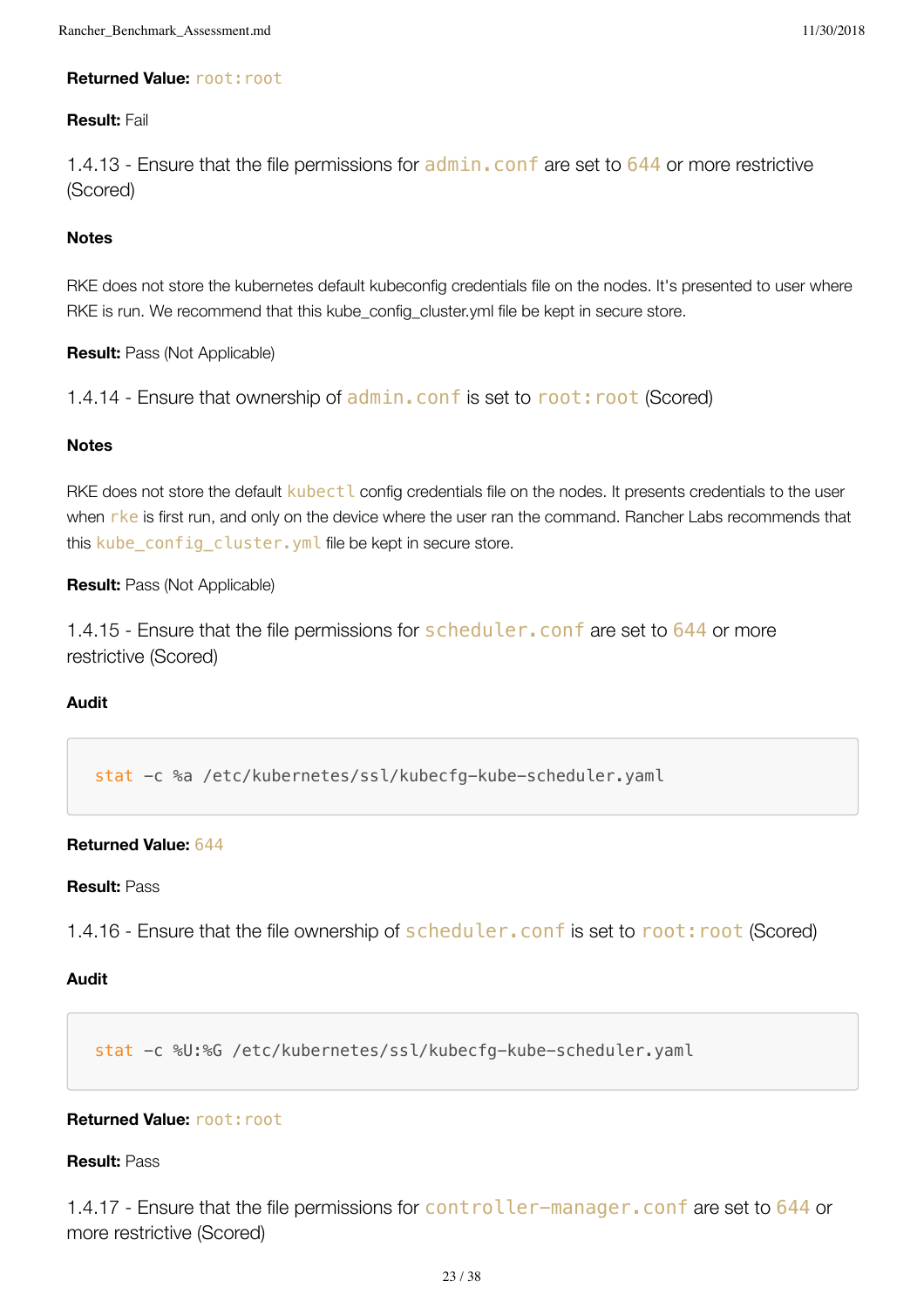# **Audit**

stat -c %a /etc/kubernetes/ssl/kubecfg-kube-controller-manager.yaml

#### **Returned Value:** 644

#### **Result:** Pass

1.4.18 - Ensure that the file ownership of controller-manager. conf is set to root: root (Scored)

# **Audit**

```
stat -c %U:%G /etc/kubernetes/ssl/kubecfg-kube-controller-manager.yaml
```
#### **Returned Value: root: root**

#### **Result:** Pass

1.5 - etcd

1.5.1 - Ensure that the  $--cert$ -file and  $-$ key-file arguments are set as appropriate (Scored)

## **Audit (--cert-file)**

```
docker inspect etcd | jq -e '.[0].Args[] | match("--cert-file=.*").string'
```
**Returned Value:** --cert-file=/etc/kubernetes/ssl/kube-etcd-172-31-22-135.pem

#### **Audit (--key-file)**

```
docker inspect etcd | jq -e '.[0].Args[] | match("--key-file=.*").string'
```
**Returned Value:** --key-file=/etc/kubernetes/ssl/kube-etcd-172-31-22-135-key.pem

#### **Result:** Pass

1.5.2 - Ensure that the  $-c$  lient-cert-auth argument is set to  $true$  (Scored)

## **Notes**

Setting "--client-cert-auth" is the equivalent of setting "--client-cert-auth=true".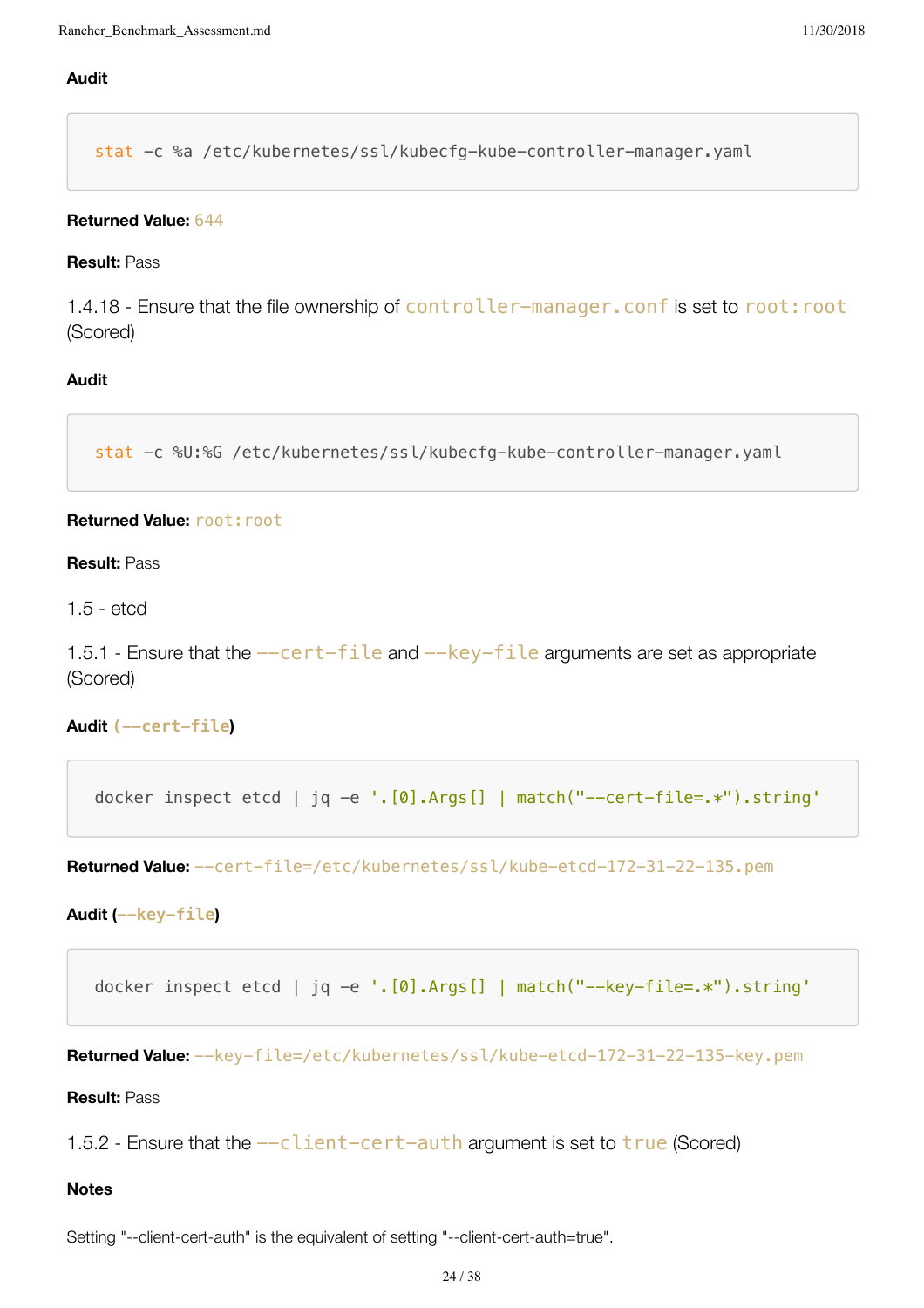# **Audit**

```
docker inspect etcd | jq -e '. [0]. Args [] | match("--client-cert-
auth(=true)*").string'
```
#### **Returned Value:** --client-cert-auth

#### **Result:** Pass

1.5.3 - Ensure that the  $-$ -auto-tls argument is not set to  $true$  (Scored)

# **Audit**

```
docker inspect etcd | jq -e '. [0]. Args [] | match("--auto-tls(?:
(?!=false).*)").string'
```
# **Returned Value:** null

#### **Result:** Pass

1.5.4 - Ensure that the  $-$ -peer-cert-file and  $-$ -peer-key-file arguments are set as appropriate (Scored)

# **Audit (`--peer-cert-file)**

```
docker inspect etcd | jq -e '.[0].Args[] | match("--peer-cert-
file=.*").string'
```
**Returned Value:** --peer-cert-file=/etc/kubernetes/ssl/kube-etcd-172-31-22-135.pem

#### **Audit (`--peer-key-file)**

```
docker inspect etcd | jq -e '.[0].Args[] | match("--peer-key-
file=.*").string'
```
**Returned Value:** --peer-key-file=/etc/kubernetes/ssl/kube-etcd-172-31-22-135-key.pem

**Result:** Pass

1.5.5 - Ensure that the  $-\text{peer-client-cert-auth}$  argument is set to  $\text{true}$  (Scored)

#### **Notes**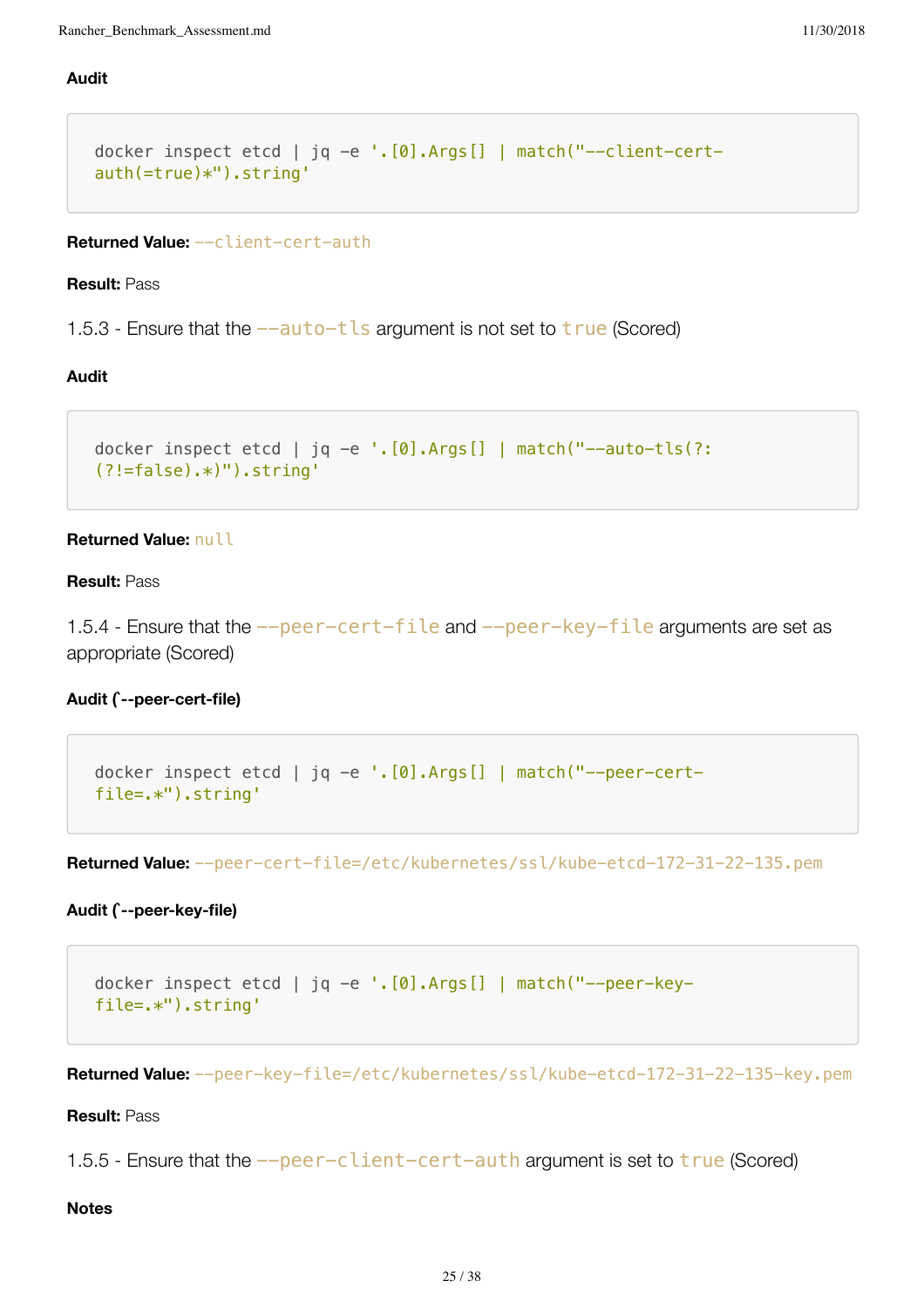Setting "--peer-client-cert-auth" is the equivalent of setting "--peer-client-cert-auth=true".

#### **Audit**

```
docker inspect etcd | jq -e '.[0].Args[] | match("--peer-client-cert-
auth(=true)*").string'
```
#### **Returned Value:** --client-cert-auth

#### **Result:** Pass

1.5.6 - Ensure that the  $-\text{peer}-\text{auto}-\text{t}\text{ls}$  argument is not set to  $\text{true}$  (Scored)

#### **Audit**

```
docker inspect etcd | jq -e '.[0].Args[] | match("--peer-auto-tls(?:
(?!=false).*)").string'
```
#### **Returned Value:** null

#### **Result:** Pass

```
1.5.7 - Ensure that a unique Certificate Authority is used for etcd (Not Scored)
```
#### **Notes**

RKE does not currently implement a seperate CA for etcd certificates.

```
--trusted-ca-file is set and different from the --client-ca-file used by kube-apiserver.
```
#### **Audit**

docker inspect etcd | jq -e  $\lceil \cdot \cdot \rceil$ . [0]. Args [] | match("--trusted-ca-file=(?: (?!/etc/kubernetes/ssl/kube-ca.pem).\*)").string'

#### **Returned Value:** null

#### **Result:** Fail

#### 1.6 - General Security Primitives

These "Not Scored" controls are implementation best practices. To ease the administrative burden, we recommend that you implement these best practices on your workload clusters by creating clusters with Rancher rather than using RKE alone.

1.6.1 - Ensure that the cluster-admin role is only used where required (Not Scored)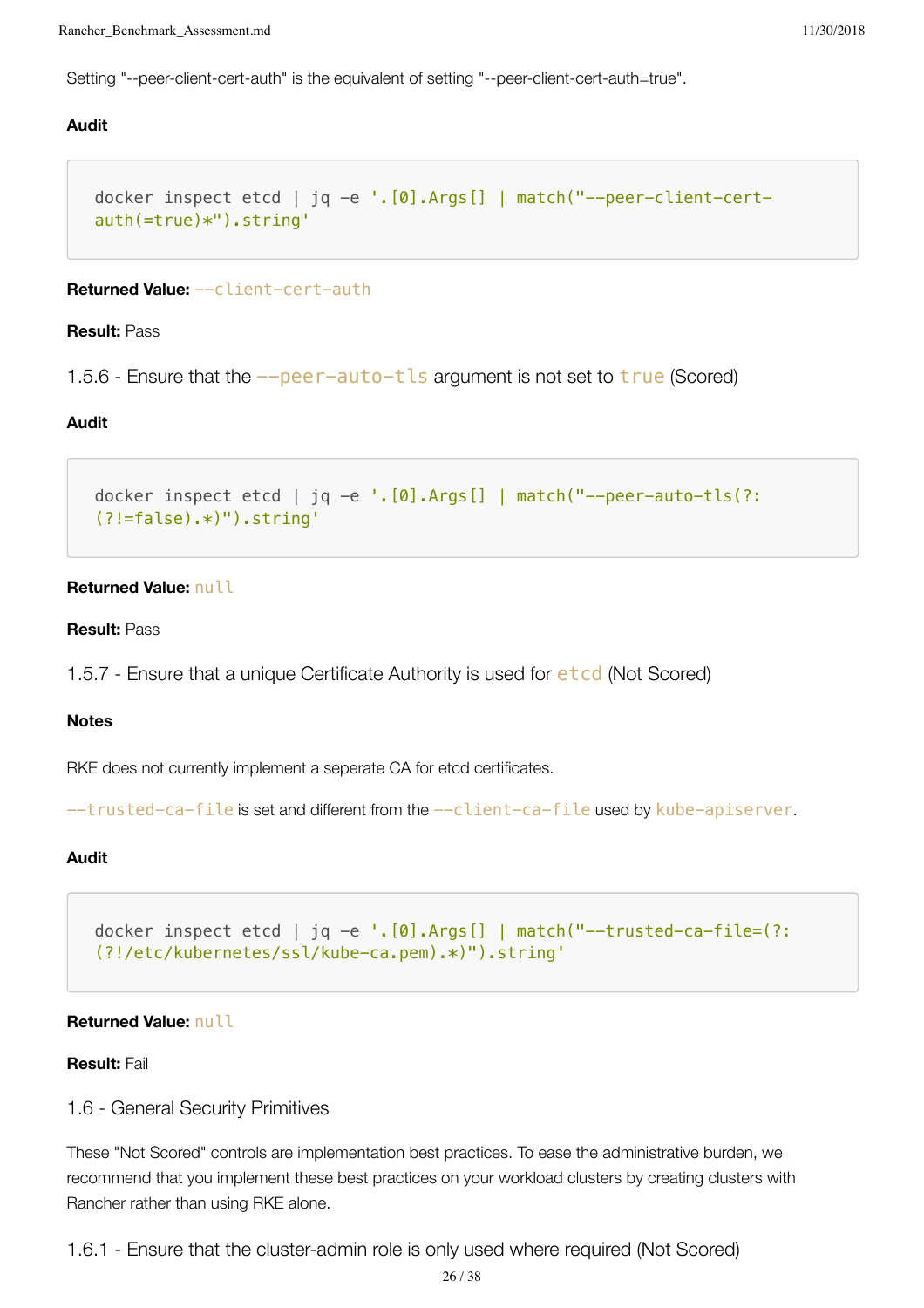Rancher has built in support for maintaining and enforcing Kubernetes RBAC on your workload clusters.

Rancher has the ability integrate with external authentication sources (LDAP, SAML, AD…) allows easy access with unique credentials to your existing users or groups.

1.6.2 - Create administrative boundaries between resources using namespaces (Not Scored)

With Rancher, users or groups can be assigned access to all clusters, a single cluster or a "Project" (a group of one or more namespaces in a cluster). This allows granular access control to cluster resources.

1.6.3 - Create network segmentation using Network Policies (Not Scored)

Rancher can (optionally) automatically create Network Policies to isolate "Projects" (a group of one or more namespaces) in a cluster.

See "Cluster Options" when creating a cluster with Rancher to turn on Network Isolation.

1.6.4 - Ensure that the seccomp profile is set to docker/default in your pod definitions (Not Scored)

Since this requires the enabling of AllAlpha feature gates we would not recommend enabling this feature at the moment.

1.6.5 - Apply security context to your pods and containers (Not Scored)

This practice does go against control 1.1.13, but we prefer using PSP and allowing security context to be set over a blanket deny.

Rancher allows users to set various Security Context options when launching pods via the GUI interface.

1.6.6 - Configure image provenance using the ImagePolicyWebhook admission controller (Not Scored)

Image Policy Webhook requires a 3rd party service to enforce policy. This can be configured in the  $$ admission-control-config-file. See the Host configuration section for the admission.yaml file.

1.6.7 - Configure network policies as appropriate (Not Scored)

Rancher can (optionally) automatically create Network Policies to isolate projects (a group of one or more namespaces) within a cluster.

See the *Cluster Options* section when creating a cluster with Rancher to turn on network isolation.

1.6.8 - Place compensating controls in the form of PSP and RBAC for privileged container usage (Not Scored)

Section 1.7 of this guide shows how to add and configure a default "restricted" PSP based on controls.

With Rancher you can create a centrally maintained "restricted" PSP and deploy it to all of the clusters that Rancher manages.

1.7 - Pod Security Policies (PSP)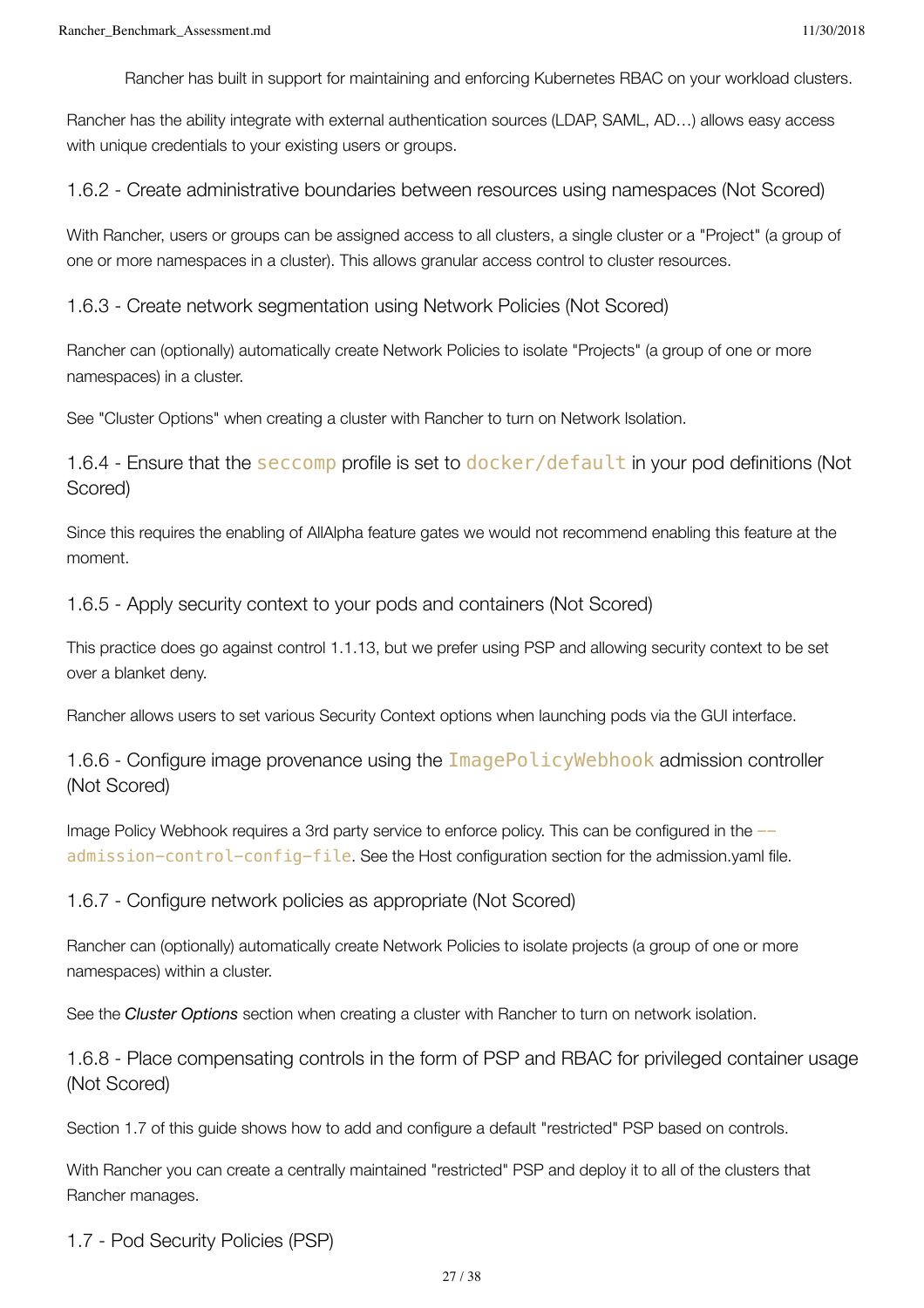This RKE configuration has two Pod Security Policies.

- default-psp: assigned to namespaces that require additional privileged access: kube-system, ingress-nginx and cattle-system.
- restricted: This is the cluster default PSP and follows the best practices defined by controls in this section.
- 1.7.1 Do not admit privileged containers (Not Scored)

#### **Notes**

The restricted PSP is available to all ServiceAccounts.

#### **Audit**

```
kubectl get psp restricted -o jsonpath='{.spec.privileged}' | grep "true"
```
#### **Returned Value:** null

#### **Result:** Pass

1.7.2 - Do not admit containers wishing to share the host process ID namespace (Scored)

### **Notes**

The restricted PSP is available to all ServiceAccounts.

#### **Audit**

kubectl get psp restricted -o jsonpath='{.spec.hostPID}' | grep "true"

# **Returned Value:** null

#### **Result:** Pass

1.7.3 - Do not admit containers wishing to share the host IPC namespace (Scored)

#### **Notes**

The restricted PSP is available to all ServiceAccounts.

# **Audit**

kubectl get psp restricted -o jsonpath='{.spec.hostIPC}' | grep "true"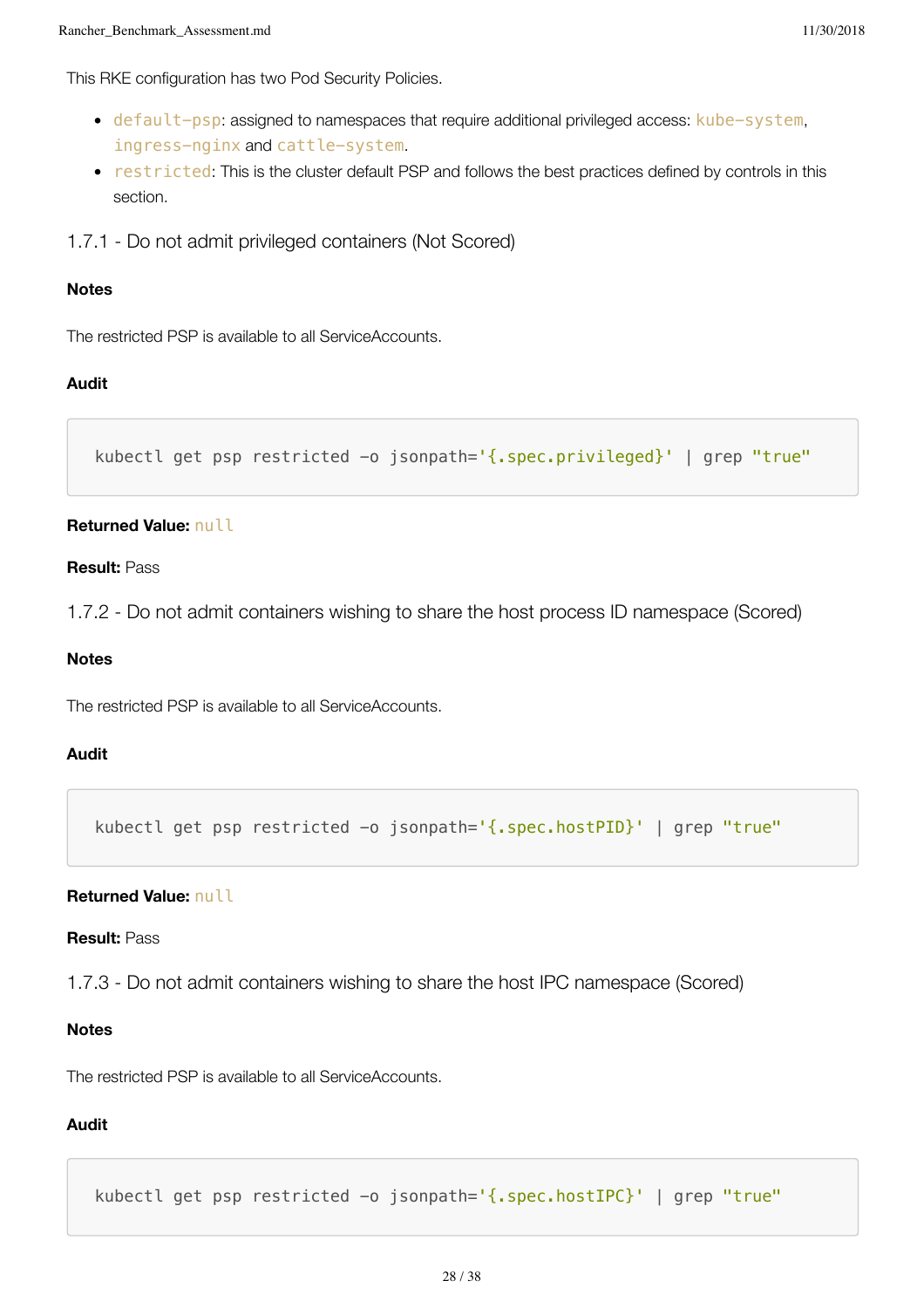# **Returned Value:** null

# **Result:** Pass

1.7.4 - Do not admit containers wishing to share the host network namespace (Scored)

# **Notes**

The restricted PSP is available to all ServiceAccounts.

# **Audit**

kubectl get psp restricted -o jsonpath='{.spec.hostNetwork}' | grep "true"

# **Returned Value:** null

# **Result:** Pass

1.7.5 - Do not admit containers with allowPrivilegeEscalation (Scored)

# **Notes**

The restricted PSP is available to all ServiceAccounts.

# **Audit**

```
kubectl get psp restricted -o jsonpath='{.spec.allowPrivilegeEscalation}'
| grep "true"
```
# **Returned Value:** null

#### **Result:** Pass

1.7.6 - Do not admit containers whose processes run as root (Not Scored)

# **Notes**

The restricted PSP is available to all ServiceAccounts.

# **Audit**

```
kubectl get psp restricted -o jsonpath='{.spec.runAsUser.rule}' | grep
"RunAsAny"
```
**Returned Value:** null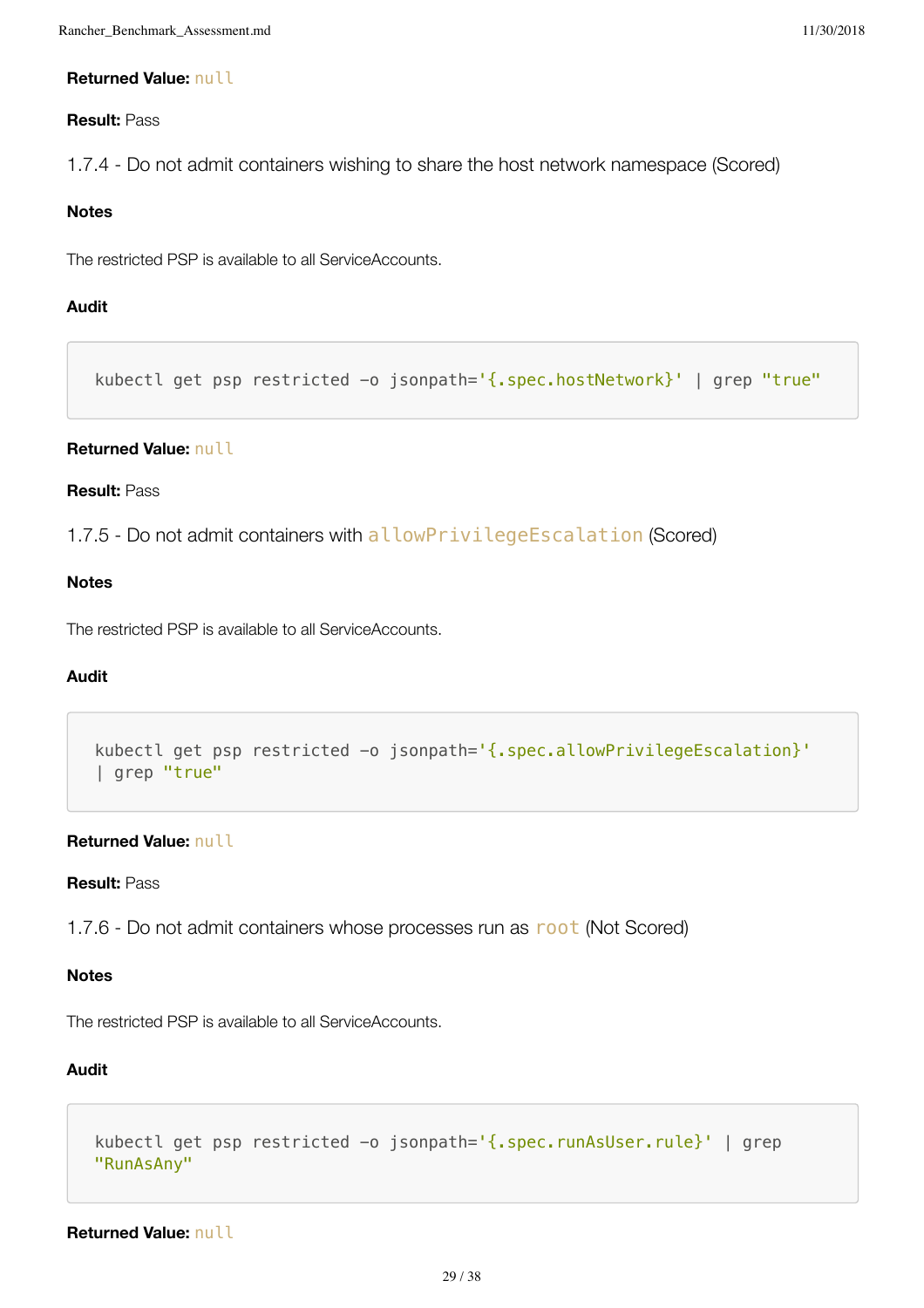# **Result:** Pass

1.7.7 - Do not admit containers with dangerous capabilities (Not Scored)

# **Notes**

The restricted PSP is available to all ServiceAccounts.

# **Audit**

```
kubectl get psp restricted -o jsonpath='{.spec.requiredDropCapabilities}'
| grep "NET_RAW"
```
**Returned Value:** [NET\_RAW]

# **Result:** Pass

# 2 - Worker Node Security Configuration

2.1 - Kubelet

2.1.1 - Ensure that the  $--allow-privileged$  argument is set to false (Scored)

# **Notes**

The  $--a$ llow-privileged argument is deprecated from Kubernetes v1.11, and the default setting is true with the intention that users should use PodSecurityPolicy settings to allow or prevent privileged containers.

Our RKE configuration uses PodSecurityPolicy with a default policy to reject privileged containers.

**Result:** Pass (Not Applicable)

```
2.1.2 - Ensure that the --anonymous-auth argument is set to false (Scored)
```
# **Audit**

docker inspect kubelet | jq -e '.[0].Args[] | match("--anonymousauth=false").string'

**Returned Value:** --anonymous-auth=false

**Result:** Pass

2.1.3 - Ensure that the  $-$ -authorization-mode argument is not set to AlwaysAllow (Scored)

# **Notes**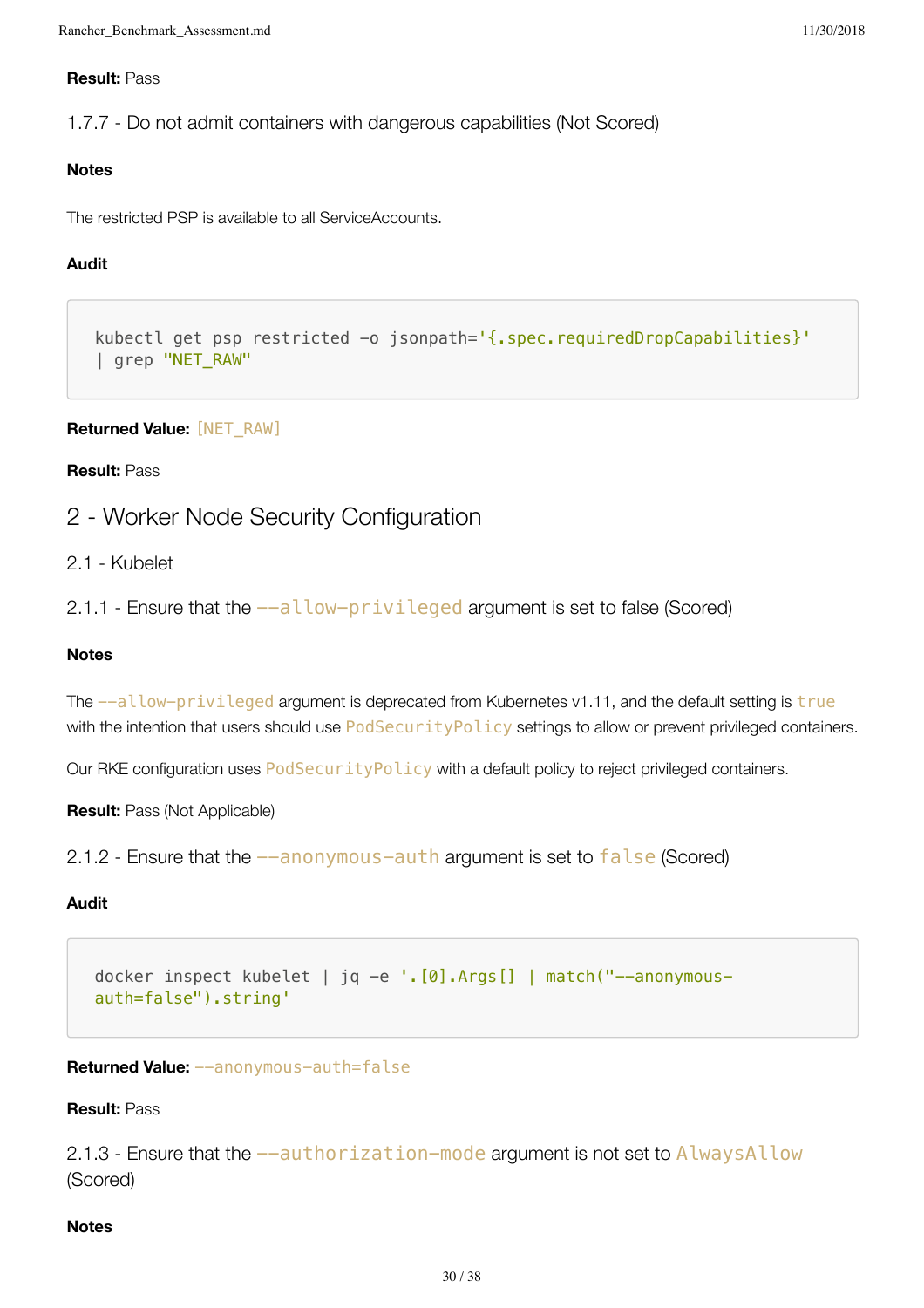RKE currently runs the kubelet without the  $-$ -authorization-mode flag.

#### **Audit**

```
docker inspect kubelet | jq -e '.[0].Args[] | match("--authorization-
mode=Webhook").string'
```
#### **Returned Value:** null

#### **Result:** Fail

2.1.4 - Ensure that the  $-c$ lient-ca-file argument is set as appropriate (Scored)

#### **Audit**

```
docker inspect kubelet | jq -e '.[0].Args[] | match("--client-ca-
file=.*").string'
```
**Returned Value:** --client-ca-file=/etc/kubernetes/ssl/kube-ca.pem

#### **Result:** Pass

2.1.5 - Ensure that the  $-\text{read-only-port argument}$  is set to 0 (Scored)

# **Audit**

```
docker inspect kubelet | jq -e '.[0].Args[] | match("--read-only-
port=0").string'
```
**Returned Value:** --read-only-port=0

**Result:** Pass

2.1.6 - Ensure that the  $-$ streaming-connection-idle-timeout argument is not set to 0 (Scored)

#### **Audit**

```
docker inspect kubelet | jq -e '.[0].Args[] | match("--streaming-
connection-idle-timeout=.*").string'
```
**Returned Value:** --streaming-connection-idle-timeout=1800s

**Result:** Pass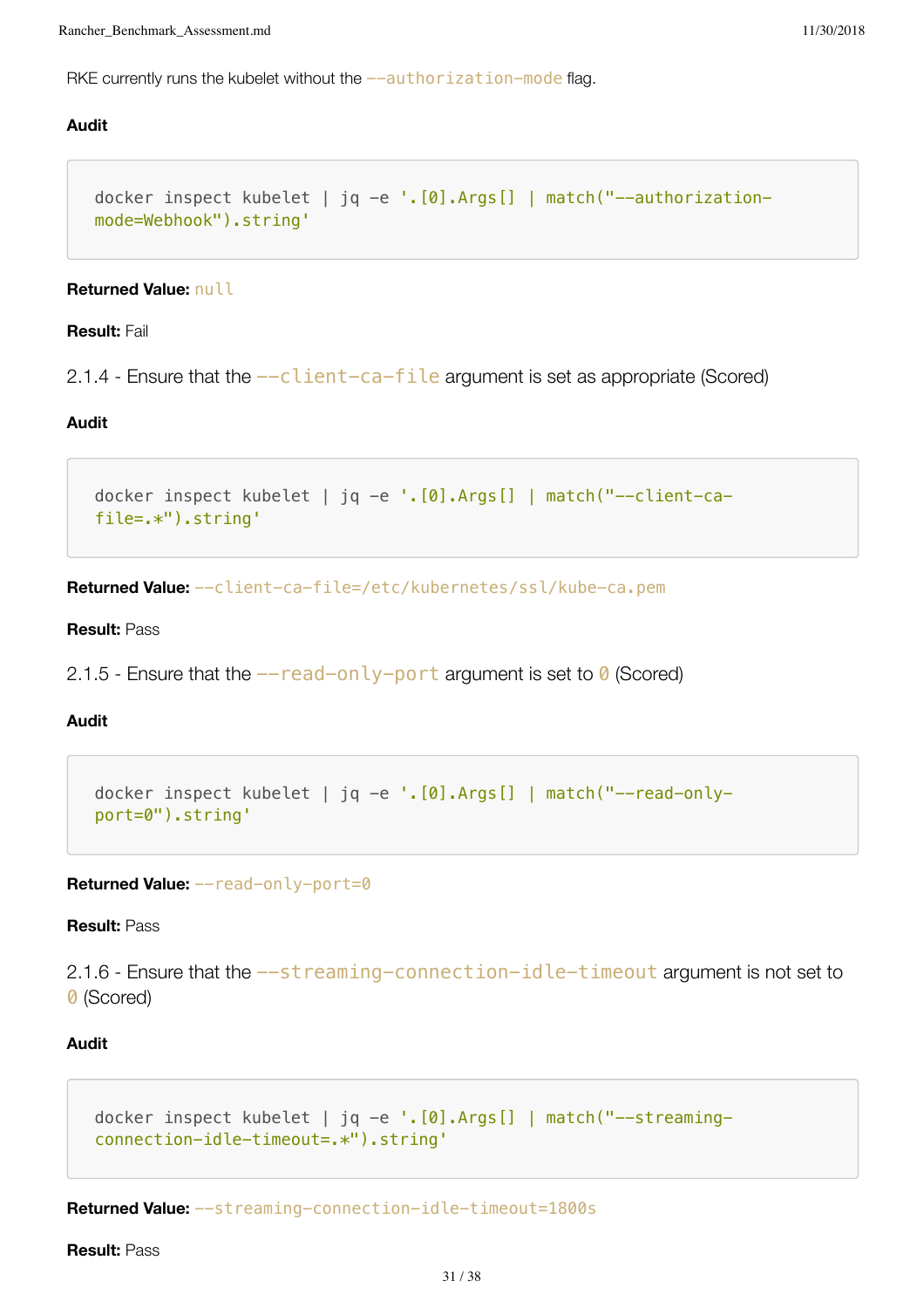2.1.7 - Ensure that the --protect-kernel-defaults argument is set to true (Scored)

# **Audit**

```
docker inspect kubelet | jq -e '.[0].Args[] | match("--protect-kernel-
defaults=true").string'
```
**Returned Value:** --protect-kernel-defaults=true

#### **Result:** Pass

```
2.1.8 - Ensure that the -\text{make-iptable} -util-chains argument is set to \tt true (Scored)
```
# **Audit**

```
docker inspect kubelet | jq -e '.[0].Args[] | match("--make-iptables-util-
chains=true").string'
```
**Returned Value:** --make-iptables-util-chains=true

#### **Result:** Pass

2.1.9 - Ensure that the  $-$ hostname-override argument is not set (Scored)

# **Audit**

```
docker inspect kubelet | jq -e '.[0].Args[] | match("--hostname-
override=.*").string'
```
**Returned Value:** --hostname-override=<ipv4 address>

# **Result:** Fail

2.1.10 - Ensure that the  $-$ event-qps argument is set to 0 (Scored)

#### **Audit**

```
docker inspect kubelet | jq -e '.[0].Args[] | match("--event-
qps=0").string'
```
**Returned Value:** --event-qps=0

**Result:** Pass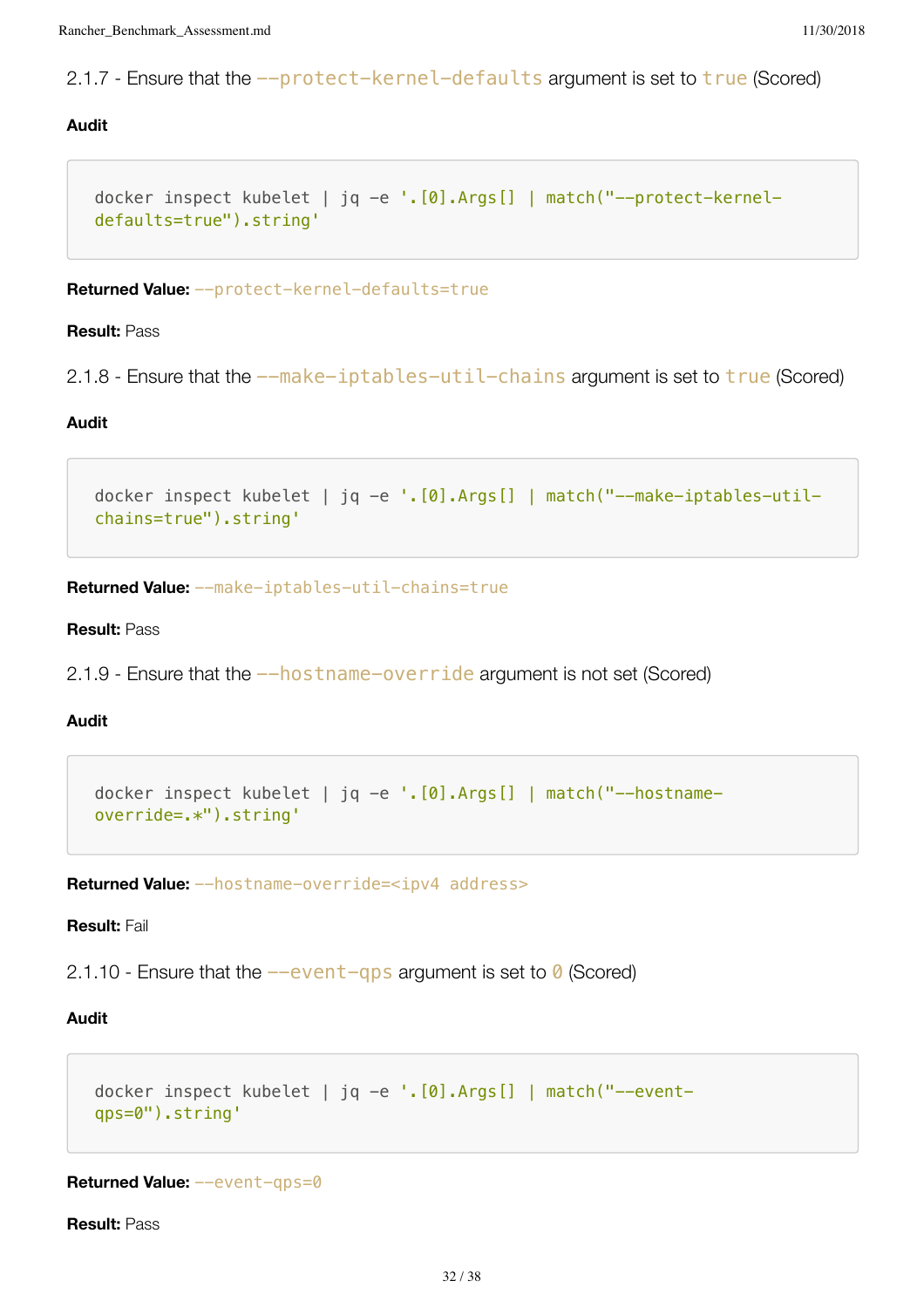2.1.11 - Ensure that the  $-$ tls-cert-file and  $-$ tls-private-key-file arguments are set as appropriate (Scored)

# **Notes**

RKE does not set these options and uses the kubelet's self generated certificates for TLS communication. These files are located in the default directory (/var/lib/kubelet/pki).

**Audit (--tls-cert-file)**

docker inspect kubelet | jq -e '.[0].Args[] | match("--tls-certfile=.\*").string'

**Returned Value:** null

```
Audit (--tls-private-key-file)
```

```
docker inspect kubelet | jq -e '.[0].Args[] | match("--tls-private-key-
file=.*").string'
```
#### **Returned Value:** null

**Result:** Pass

```
2.1.12 - Ensure that the -cadvisor-port argument is set to \theta (Scored)
```
**Audit**

```
docker inspect kubelet | jq -e '.[0].Args[] | match("--cadvisor-
port=0").string'
```
**Returned Value:** --cadvisor-port=0

**Result:** Pass

2.1.13 - Ensure that the  $--rotate-certificates$  argument is not set to false (Scored)

## **Notes**

RKE will enable certificate rotation in version 0.1.12.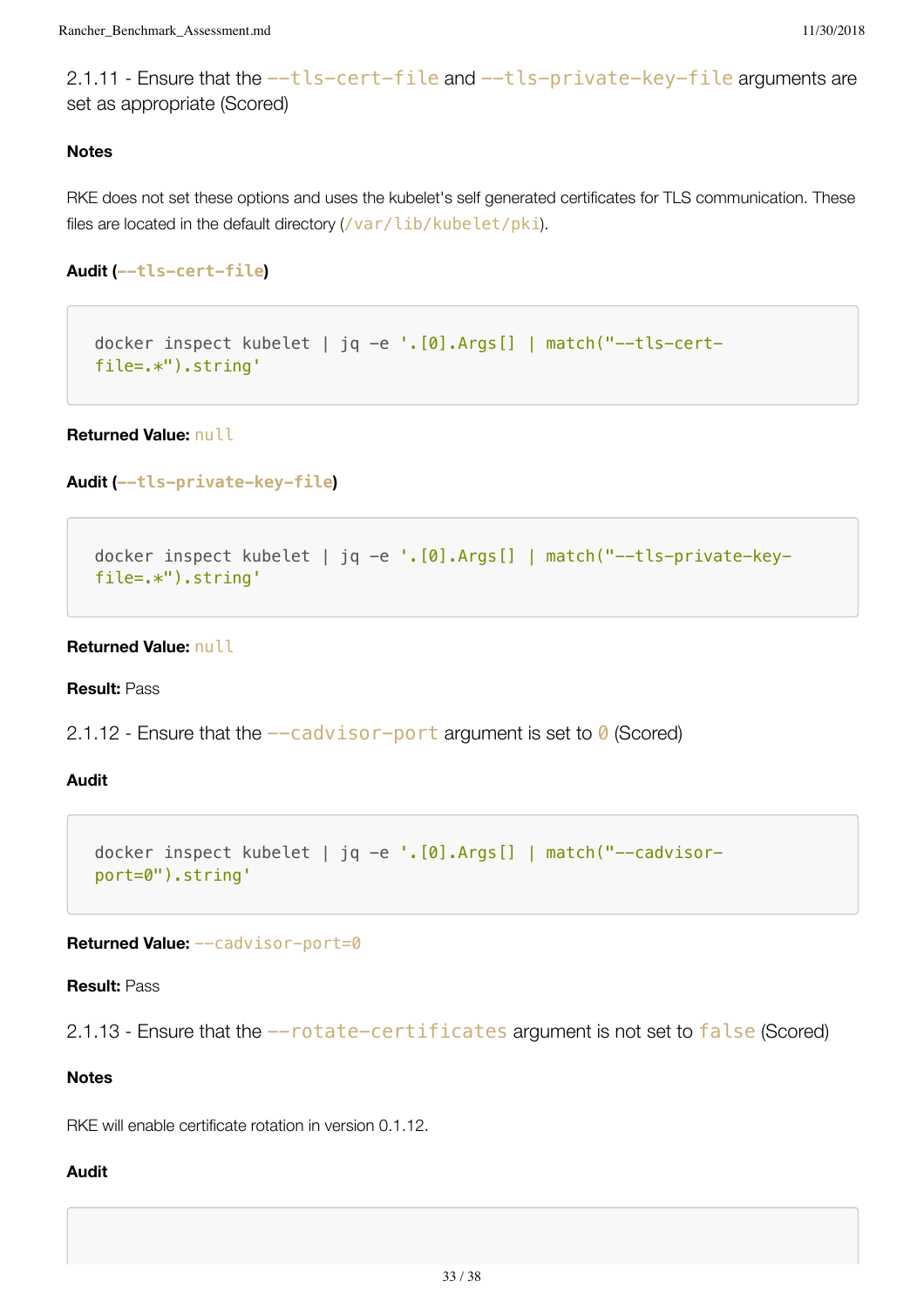```
docker inspect kubelet | jq -e '.[0].Args[] | match("--rotate-
certificates=true").string'
```
# **Returned Value:** null

#### **Result:** Fail

2.1.14 - Ensure that the RotateKubeletServerCertificate argument is set to true (Scored)

# **Notes**

RKE does not yet support certificate rotation. This feature is due for the 0.1.12 release of RKE.

# **Audit**

```
docker inspect kubelet | jq -e '.[0].Args[] | match("--feature-gates=.*
(RotateKubeletServerCertificate=true).*").captures[].string'
```
# **Returned Value:** null

**Result:** Fail

2.1.15 - Ensure that the kubelet only makes use of strong cryptographic ciphers (Not Scored)

# **Audit (Allowed Ciphers)**

```
docker inspect kubelet | jq -e '.[0].Args[] | match("--tls-cipher-
suites=.*(TLS_ECDHE_ECDSA_WITH_AES_128_GCM_SHA256).*").captures[].string'
```
**Returned Value:** TLS\_ECDHE\_ECDSA\_WITH\_AES\_128\_GCM\_SHA256

#### **Audit**

```
docker inspect kubelet | jq -e '.[0].Args[] | match("--tls-cipher-
suites=.*(TLS_ECDHE_ECDSA_WITH_AES_256_GCM_SHA384).*").captures[].string'
```
**Returned Value:** TLS\_ECDHE\_ECDSA\_WITH\_AES\_256\_GCM\_SHA384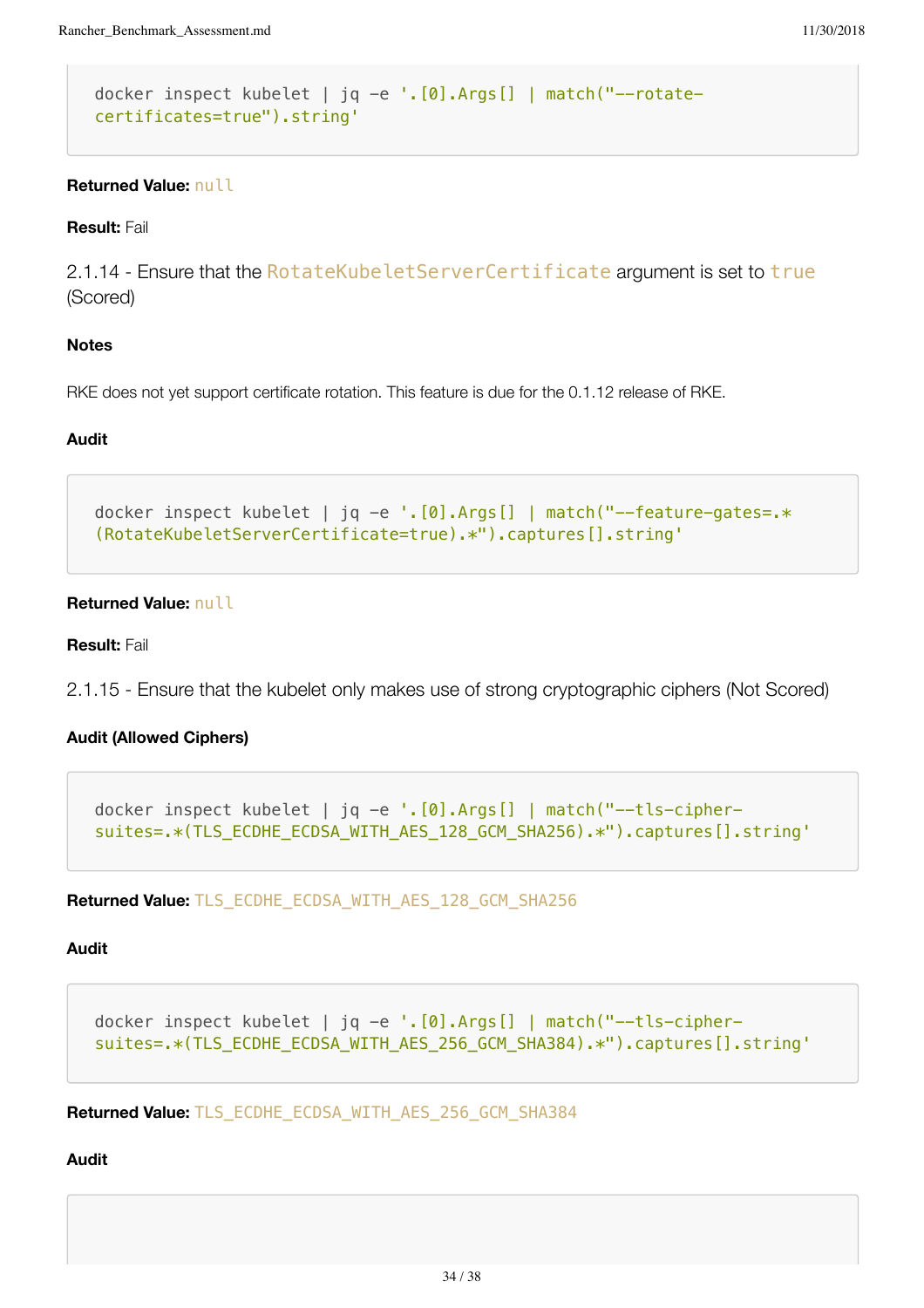```
docker inspect kubelet | jq -e '.[0].Args[] | match("--tls-cipher-
suites=.*(TLS_ECDHE_ECDSA_WITH_CHACHA20_POLY1305).*").captures[].string'
```
**Returned Value:** TLS\_ECDHE\_ECDSA\_WITH\_CHACHA20\_POLY1305

#### **Audit**

```
docker inspect kubelet | jq -e '.[0].Args[] | match("--tls-cipher-
suites=.*(TLS_ECDHE_RSA_WITH_AES_128_GCM_SHA256).*").captures[].string'
```
#### **Returned Value:**

#### **Audit**

```
docker inspect kubelet | jq -e '.[0].Args[] | match("--tls-cipher-
suites=.*(TLS_ECDHE_RSA_WITH_AES_256_GCM_SHA384).*").captures[].string'
```
# **Returned Value:**

## **Audit**

```
docker inspect kubelet | jq -e '.[0].Args[] | match("--tls-cipher-
suites=.*(TLS_ECDHE_RSA_WITH_CHACHA20_POLY1305).*").captures[].string'
```
#### **Returned Value:**

## **Audit**

```
docker inspect kubelet | jq -e '.[0].Args[] | match("--tls-cipher-
suites=.*(TLS_RSA_WITH_AES_128_GCM_SHA256).*").captures[].string'
```
**Returned Value:** TLS\_ECDHE\_ECDSA\_WITH\_CHACHA20\_POLY1305

```
docker inspect kubelet | jq -e '.[0].Args[] | match("--tls-cipher-
suites=.*(TLS_RSA_WITH_AES_256_GCM_SHA384).*").captures[].string'
```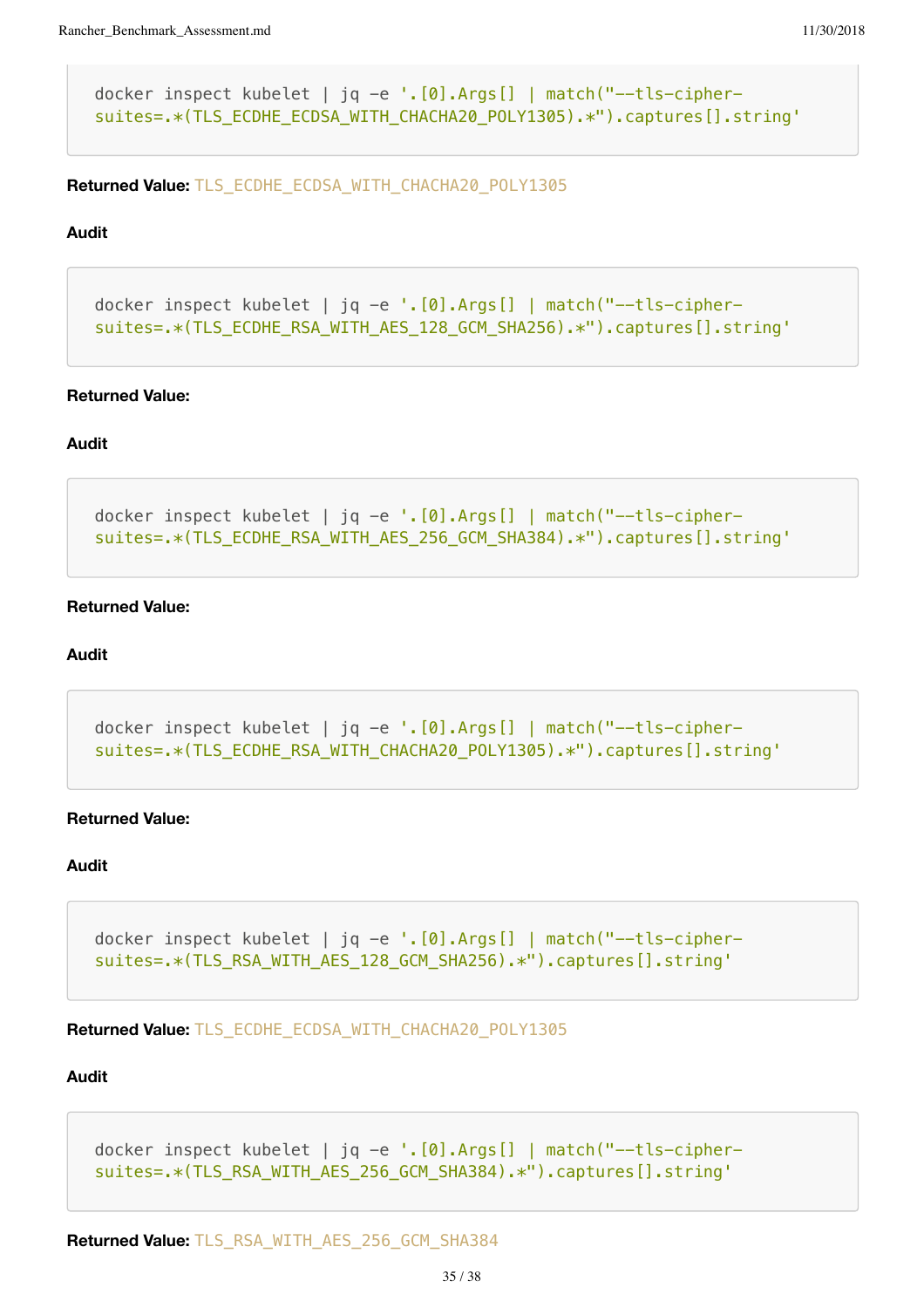# **Audit (Disallowed Ciphers)**

```
docker inspect kubelet | jq -e '.[0].Args[] | match("--tls-cipher-
suites=.*(CBC).*").captures[].string'
```
## **Returned Value:** null

## **Audit**

```
docker inspect kubelet | jq -e '.[0].Args[] | match("--tls-cipher-
suites=.*(RC4).*").captures[].string'
```
# **Returned Value:** null

#### **Result:** Pass

2.2 - Configuration Files

2.2.1 - Ensure that the permissions for kubelet. conf are set to 644 or more restrictive (Scored)

#### **Notes**

This is the value of the  $-\kappa$ ubeconfig option.

# **Audit**

stat -c %a /etc/kubernetes/ssl/kubecfg-kube-node.yaml

#### **Returned Value:** 644

#### **Result:** Pass

2.2.2 - Ensure that the kubelet.conf file ownership is set to root:root (Scored)

# **Notes**

This is the value of the  $-\kappa$ ubeconfig option.

# **Audit**

stat -c %U:%G /etc/kubernetes/ssl/kubecfg-kube-node.yaml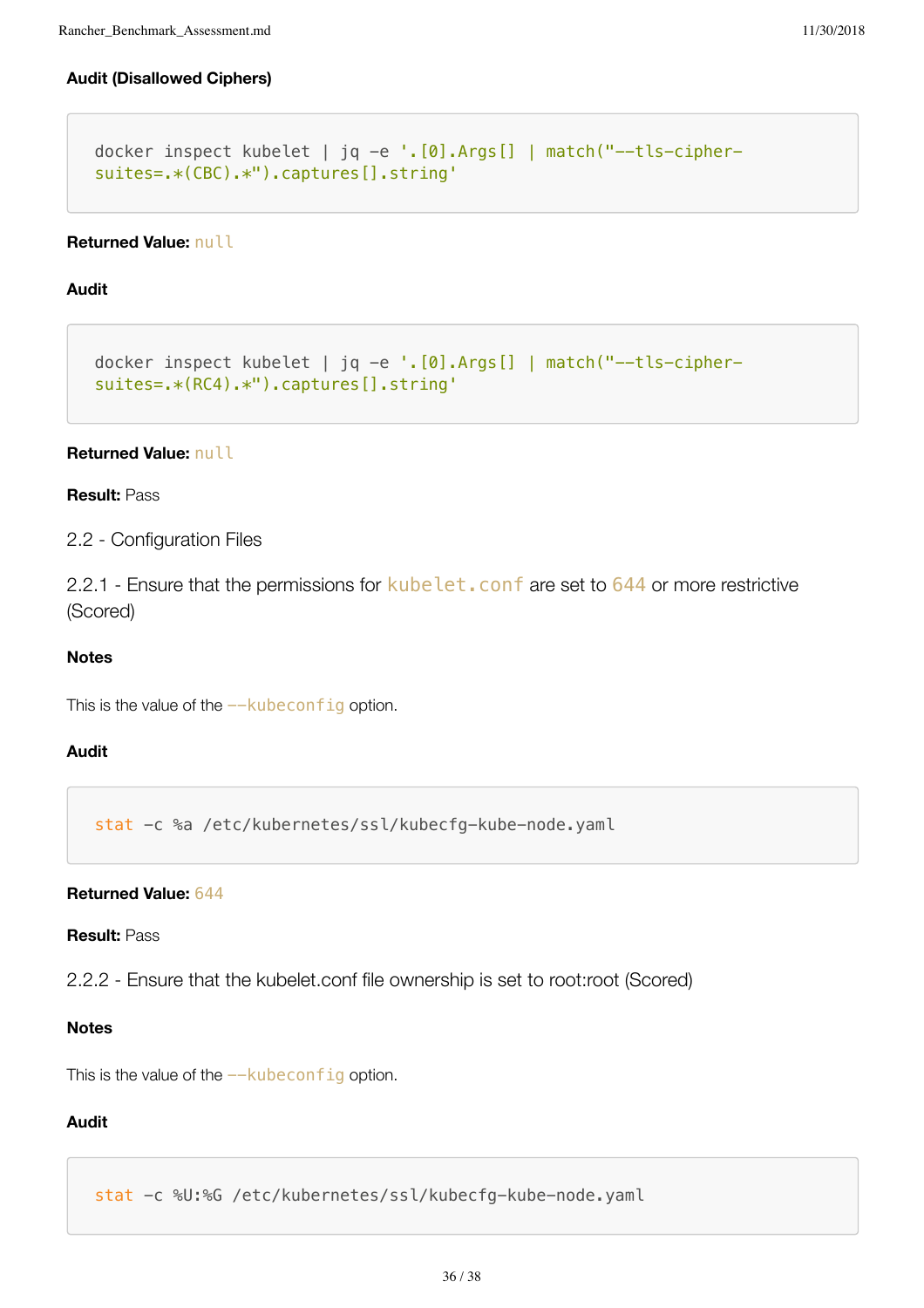# **Returned Value: root: root**

# **Result:** Pass

2.2.3 - Ensure that the kubelet service file permissions are set to 644 or more restrictive (Scored)

# **Notes**

RKE doesn't require or maintain a configuration file for kubelet. All configuration is passed in as arguments at container run time.

**Result:** Pass (Not Applicable)

2.2.4 - Ensure that the kubelet service file ownership is set to root: root (Scored)

# **Notes**

RKE doesn't require or maintain a configuration file for kubelet. All configuration is passed in as arguments at container run time.

# **Result:** Pass (Not Applicable)

2.2.5 - Ensure that the proxy kubeconfig file permissions are set to 644 or more restrictive (Scored)

# **Audit**

stat -c %a /etc/kubernetes/ssl/kubecfg-kube-proxy.yaml

# **Returned Value:** 644

# **Result:** Pass

2.2.6 - Ensure that the proxy kubeconfig file ownership is set to root: root (Scored)

# **Audit**

stat -c %U:%G /etc/kubernetes/ssl/kubecfg-kube-proxy.yaml

# **Returned Value: root: root**

# **Result:** Pass

2.2.7 - Ensure that the certificate authorities file permissions are set to 644 or more restrictive (Scored)